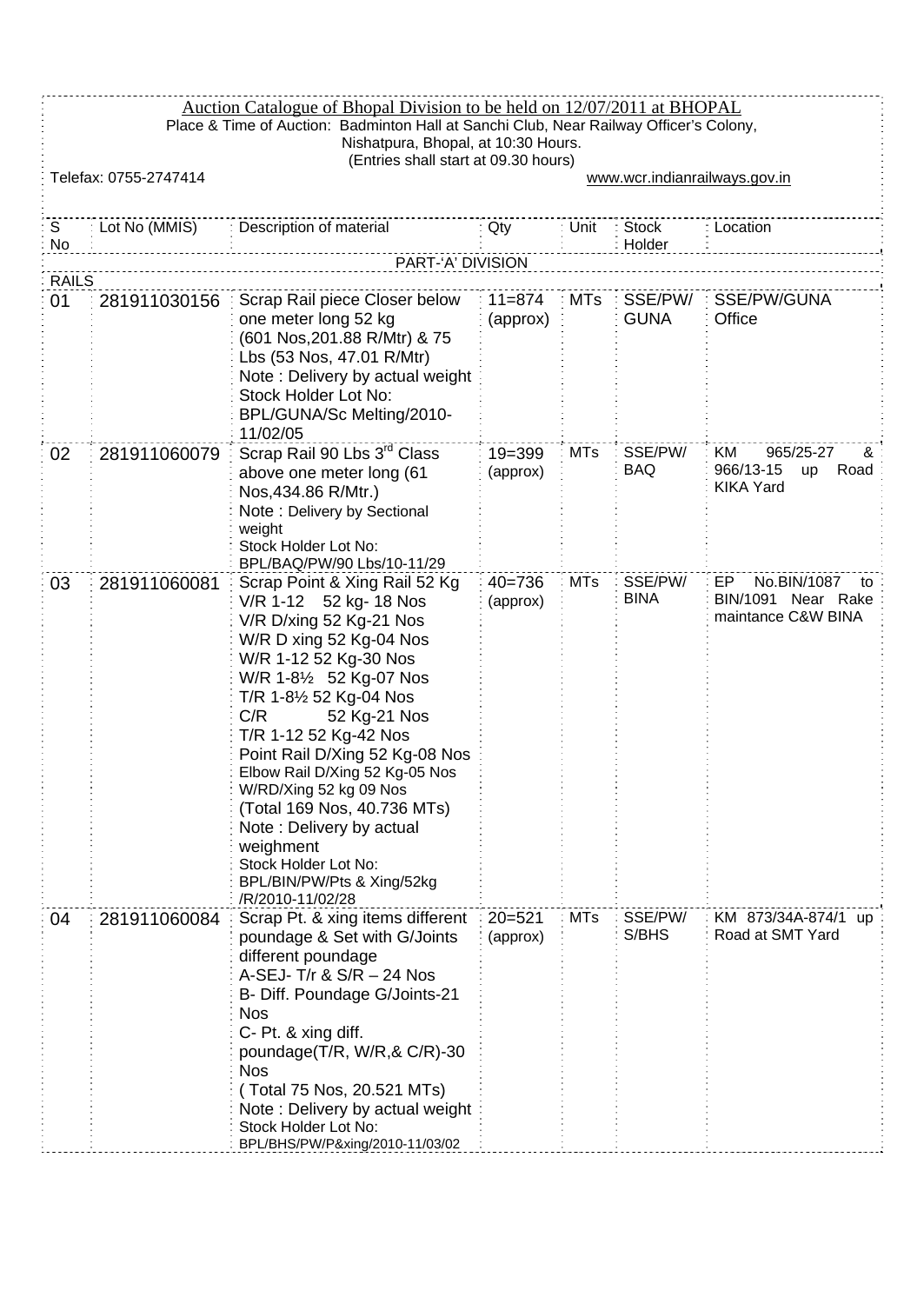| 05              | 281911060085 | Released Scrap Pt. & xing                                            | $18 = 522$             | <b>MTs</b> | SSE/PW/          | KM 873/29-33 up Road                            |
|-----------------|--------------|----------------------------------------------------------------------|------------------------|------------|------------------|-------------------------------------------------|
|                 |              | different Lbs/Kg off sizes mixed<br>A-Sc. 52 Kg Pt. Xing-29 Pcs      | (approx)               |            | S/BHS            | at SMT Yard                                     |
|                 |              | B-Sc. 90 Lbs Pt. xing-63 Pcs                                         |                        |            |                  |                                                 |
|                 |              | C-Sc. 82 Lbs Pt. Xing-01 Pcs                                         |                        |            |                  |                                                 |
|                 |              | (Total 93 Nos, 18.422 MTs)                                           |                        |            |                  |                                                 |
|                 |              | Note: Delivery by actual weight<br>Stock Holder Lot No:              |                        |            |                  |                                                 |
|                 |              | BPL/BHS/South/Pt. & xing/10-                                         |                        |            |                  |                                                 |
|                 |              | 11/03/01                                                             |                        |            |                  |                                                 |
| 06              | 281911070108 | Scrap Rail 60 Kg above one meter                                     | $13 = 807$             | <b>MTs</b> | SSE/PW/N         | Near the 'BVB' Bridge                           |
|                 |              | long (17 Nos, 228.82 R/Mtrs)<br>Note: 1-Delivery by Sectional        | (Approx.)              |            | /BPL             | Stn.<br>SUW-BVB<br>Bet.<br>Section KM 852/38-40 |
|                 |              | weight in Running meter                                              |                        |            |                  | DN Road                                         |
|                 |              | 2-If any fish plate found during                                     |                        |            |                  |                                                 |
|                 |              | delivery will not be delivered and<br>removed by Stocck holder.      |                        |            |                  |                                                 |
|                 |              | Stock Holder Lot No:-                                                |                        |            |                  |                                                 |
|                 |              | BPL/N/PW/60 kg R/10-11/03/69                                         |                        |            |                  |                                                 |
| 07              | 281911070109 | Scrap Rail 52 Kg above one meter<br>long (101 Nos, 440.84 R/Mtr)     | $22 = 87$<br>(Approx.) | <b>MTs</b> | SSE/PW/C<br>/KNW | Dy. CE<br>(C)<br>Office<br>compound KNW         |
|                 |              | Note: Delivery by Running meter                                      |                        |            |                  |                                                 |
|                 |              | Stock Holder SS 11 No:-                                              |                        |            |                  |                                                 |
|                 |              | 224/KNW/Sale/03/55/3<br>Scrap Rail 90 Lbs above one                  | $07 = 291$             | <b>MTs</b> | SSE/PW/C         | Dy. CE<br>(C)<br>Office                         |
| 08              | 281911070110 | meter long (33 Nos, 163.44 R/Mtr)                                    | (Approx.)              |            | /KNW             | compound KNW                                    |
|                 |              | Note: Delivery by Running meter                                      |                        |            |                  |                                                 |
|                 |              | Stock Holder SS 11 No:-                                              |                        |            |                  |                                                 |
|                 |              | 224/KNW/Sale/01/55/1                                                 |                        |            |                  |                                                 |
| 09              | 281911070111 | Scrap Rail 82 Lbs above one                                          | $06 = 160$             | <b>MTs</b> | SSE/PW/C         | <b>CE</b><br>Office<br>(C)<br>Dy.               |
|                 |              | meter long (24 Nos, 151.48 R/Mtr)<br>Note: Delivery by Running meter | (Approx.)              |            | /KNW             | compound KNW                                    |
|                 |              | Stock Holder SS 11 No:-                                              |                        |            |                  |                                                 |
|                 |              | 224/KNW/Sale/02/55/2                                                 |                        |            |                  |                                                 |
| 10              | 281911070113 | Scrap Rail 52 Kg above one meter : 51=204                            |                        | <b>MTs</b> | SSE/PW/          | KM 1303/5-6 RH Side                             |
|                 |              | long (88 Nos, 986.78 R/Mtr)                                          | : (Approx.)            |            | Shajapur         | MKC-SFY Section                                 |
|                 |              | Note:1- Delivery by measurement                                      |                        |            |                  |                                                 |
|                 |              | basis(Running meter)<br>2-Cutting may be allowed for easy            |                        |            |                  |                                                 |
|                 |              | loading                                                              |                        |            |                  |                                                 |
|                 |              | Stock Holder Lot No:-                                                |                        |            |                  |                                                 |
|                 |              | BPL/SFY/PW/Rail/52 kg/10-<br>11/03/01                                |                        |            |                  |                                                 |
| 11              | 281911070114 | Scrap Rail 52 Kg above one meter                                     | $73 = 747$             | <b>MTs</b> | SSE/PW/S         | KM<br>652/24-26<br>to                           |
|                 |              | long (135 Nos, 1421.22 R/Mtr)                                        | (Approx)               |            | /Harda           | 652/26-28<br><b>BRI-MUO</b>                     |
|                 |              | Note:1- Delivery by sectional                                        |                        |            |                  | Section                                         |
|                 |              | weight<br>Stock Holder Lot No:-                                      |                        |            |                  |                                                 |
|                 |              | BPL/HD/S/PW/52 kg/11-12/05/01                                        |                        |            |                  |                                                 |
| P.WAY           |              |                                                                      |                        |            |                  |                                                 |
| 12 <sub>2</sub> | 281911030155 | [1] Scrap S.T. Sleeper ML Drg                                        | 150                    | <b>Nos</b> | SSE/PW/          | EP1165 to 1161 EP                               |
|                 |              | No.T-460-B (89 Nos)<br>[2] Scrap S.T. Sleeper ML 171                 |                        |            | M/ET             | Siding in ET<br>Engg<br>Yard                    |
|                 |              | Lbs(61 Nos)                                                          |                        |            |                  |                                                 |
|                 |              | Note: Delivery by Number                                             |                        |            |                  |                                                 |
|                 |              | Stock Holder Lot No:                                                 |                        |            |                  |                                                 |
|                 |              | BPL/ET/STS/10-11/02/46                                               |                        |            |                  |                                                 |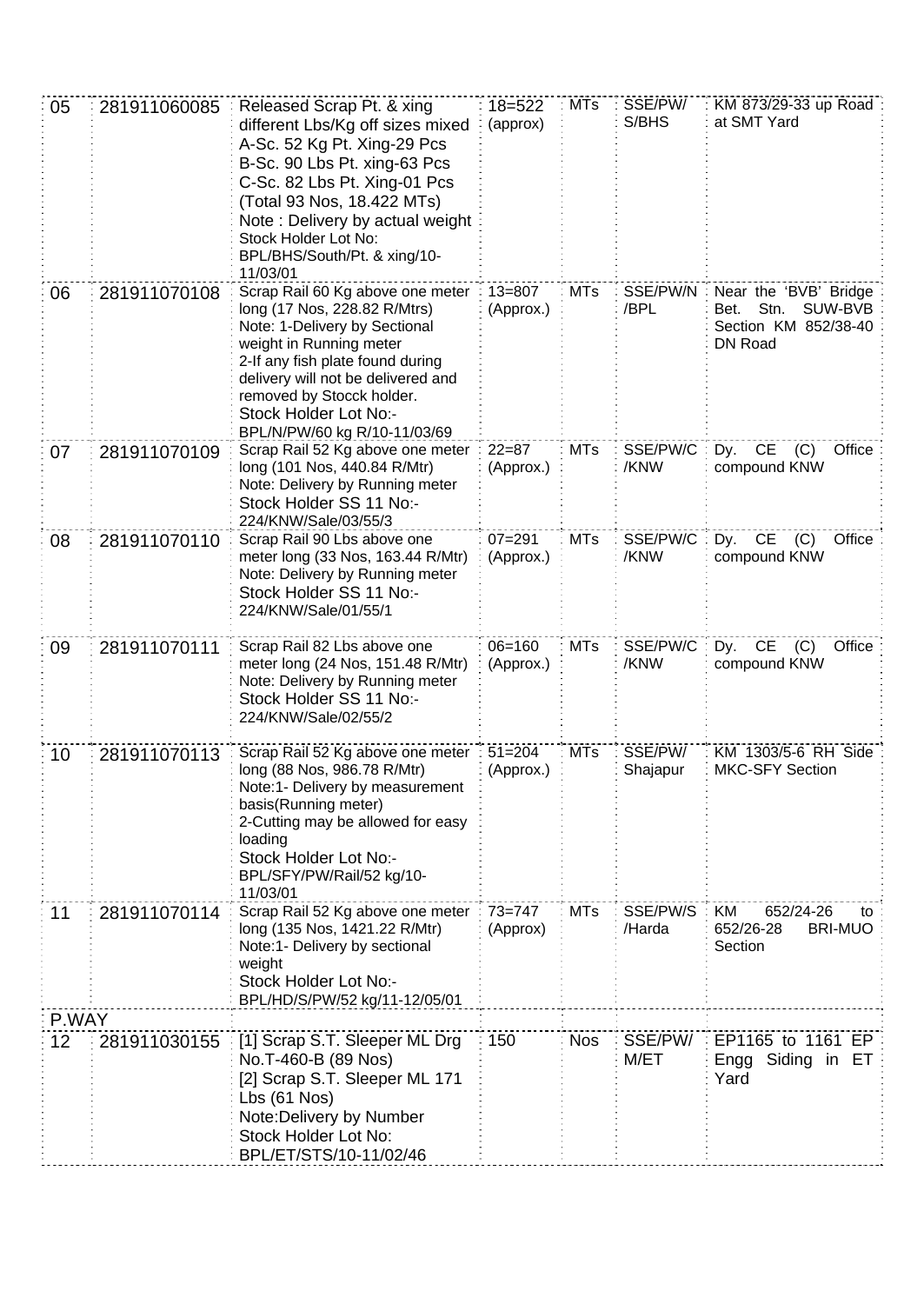| 13 | 281911050038 | Scrap ST Sleeper 168 Lbs<br>broken, Rusted & Corrogated<br>(244 Nos)<br>Note: Delivery by actual weight<br>Stock Holder Lot No:<br>BPL/'N' BPL/STS/10-11/02/66                                                                                                                                                                      | $10 = 542$<br>(approx)                        | <b>MTs</b> | SSE/PW/<br>N/BPL       | Between KM<br>1-EP No NSZ/1260/B<br>-NSZ/1260C<br>2- EP No NSZ/1260/E<br>-NSZ/1260 G<br>3- EP No NSZ/1260/G<br>-NSZ/1260 I<br>4- EP No NSZ/1050/A<br>-NSZ/1044A<br>In Nishatpura Yard |
|----|--------------|-------------------------------------------------------------------------------------------------------------------------------------------------------------------------------------------------------------------------------------------------------------------------------------------------------------------------------------|-----------------------------------------------|------------|------------------------|---------------------------------------------------------------------------------------------------------------------------------------------------------------------------------------|
| 14 | 281911050060 | A-Released Girder Bridge<br>Span 2x6.18 M (2 Nos)<br><b>B- Released Girder Bridge</b><br>Span 1x6.18 M (1 No)<br>Note: 1-Delivery by actual<br>weighment<br>2-Cutting May be allowed for<br>easy loading.<br>Stock Holder Lot No:<br>BHS/PW/Sc Girder /10-11/01/07                                                                  | $9 = 442$<br>(approx)                         | <b>MTs</b> | SSE/PW/<br>N/BHS       | 1-KM 920/23-27EP Up<br>Road PAI Yard<br>2- KM 920/31-33 EPUp<br>Road PAI Yard                                                                                                         |
| 15 | 281911050061 | <b>Scrap Released Girder Bridge</b><br>Span 2x6.18 M (4 Nos)<br>Note :1-Delivery by actual<br>weighment<br>2-Cutting May be allowed for<br>easy loading.<br>Stock Holder Lot No:<br>BPL/BHS/N/PW/Bridge/10-11/01/06                                                                                                                 | $16 = 239$<br>(approx)<br>To<br>entire<br>qty | <b>MTs</b> | SSE/PW/<br>N/BHS       | 1-KM 913/1-3 EP Up<br>Road GLG-PAI Yard<br>2- KM 913/2-6 EP Dn<br>Road GLG-PAI Yard                                                                                                   |
| 16 | 281911050062 | A-Released Girder Bridge<br>Span 2x7.16 M (2 Nos)<br><b>B- Released Girder Bridge</b><br>Span 1x7.16 M (1 No)<br>C- Released Girder Bridge<br>Span 2x7.16 M (2 No)<br>Note: 1-Delivery by actual<br>weighment<br>2-Cutting May be allowed for<br>easy loading.<br>Stock Holder Lot No:<br>BPL/BHS/N/PW/SCR.Bridge/1<br>$0-11/01/04$ | $19 = 100$<br>(approx)<br>To<br>entire<br>qty | <b>MTs</b> | SSE/PW/<br>N/BHS       | 1-KM 895/17-19 EP<br>Up Road Sorai Yard                                                                                                                                               |
| 17 | 280910080311 | Scrap Steel P & C Sleeper off size<br>with or with out slide chair for 52<br>kg T/O<br>without S/chair=391 Nos,<br>with S/chair=138 Nos<br>Slide chairs attached to both ends<br>(138x2)=276 Nos<br>(Total-529 Nos, 1791.75 R/Meter)<br>Note: Delivery by sectional weight<br>Stock Holder Lot No:<br>BPL/ASKN/Xing ST/2010-11/04   | $67 = 913$<br>(approx)                        | <b>MTs</b> | SSE/PW/<br><b>ASKN</b> | KM 1003/4 to 1004/4<br>LH & RH Side in MNV<br>Yard                                                                                                                                    |
| 18 | 280910080312 | Scrap Steel P & C Sleeper off<br>size with or with out slide chair for<br>52 kg T/O<br>without S/chair=297 Nos,<br>with S/chair=139 Nos<br>Slide chairs attached with sleeper<br>on both side of the sleeper=278                                                                                                                    | $57 = 246$<br>(approx)                        | <b>MTs</b> | SSE/PW/<br><b>ASKN</b> | KM<br>1049/2-3<br>and<br>1050/1-4<br><b>RH</b><br>LH &<br>side in ASKN Yard                                                                                                           |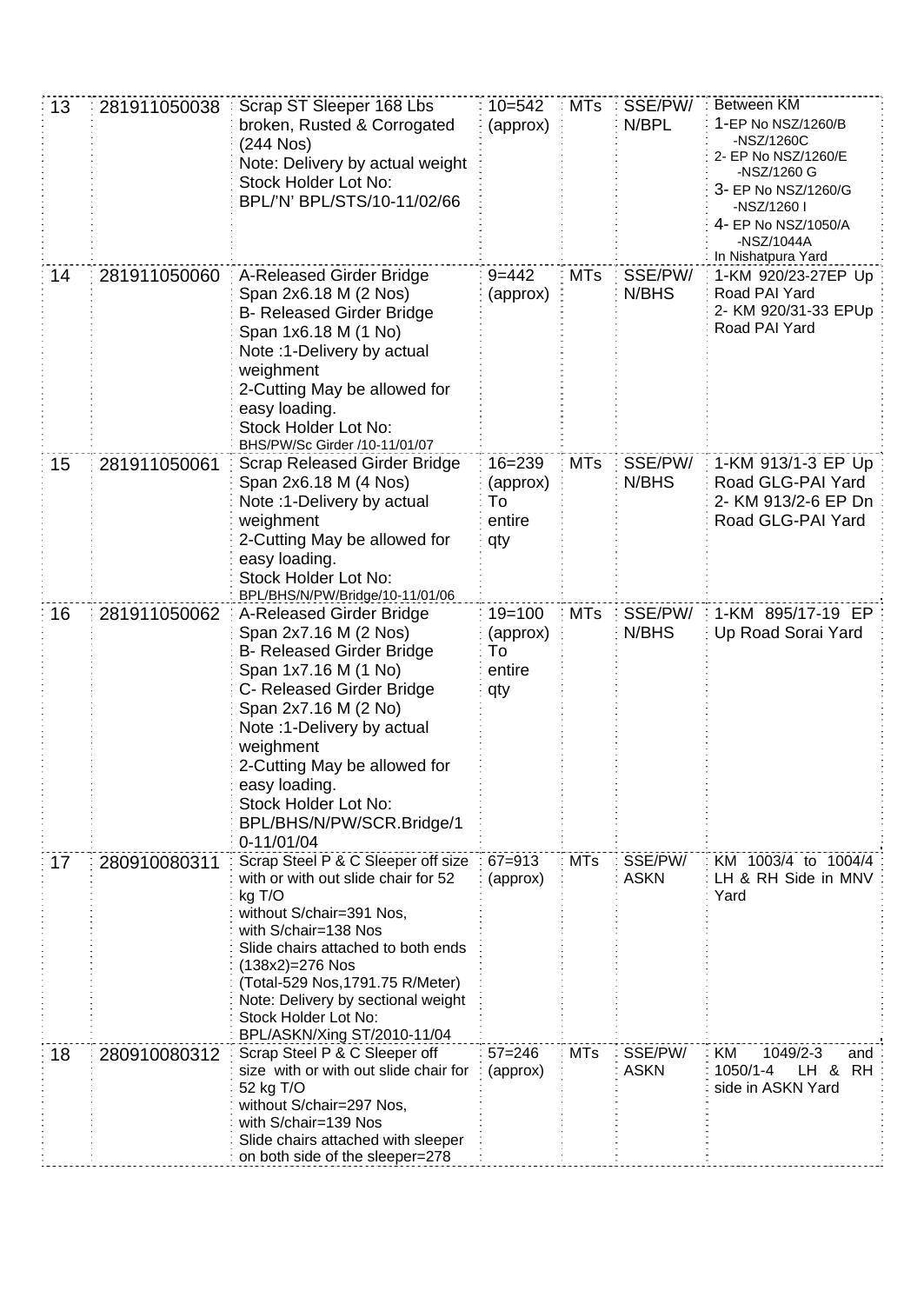|    |              | Nos(139x2)<br>(Total sleeper-436 Nos,<br>S/chairs=278 Nos, 1490.39<br>R/Meter)<br>Note: Delivery by sectional weight<br>Stock Holder Lot No:<br>BPL/ASKN/Xing ST/2010-11/05                                                                                                                                                                                                              |                         |            |                        |                                                                                                                                        |
|----|--------------|------------------------------------------------------------------------------------------------------------------------------------------------------------------------------------------------------------------------------------------------------------------------------------------------------------------------------------------------------------------------------------------|-------------------------|------------|------------------------|----------------------------------------------------------------------------------------------------------------------------------------|
| 19 | 280910080313 | Scrap Steel P & C Sleeper off<br>size with or with out slide chair for<br>52 kg T/O<br>without S/chair=638 Nos,<br>with S/chair=161 Nos<br>Slide chairs attached with sleeper<br>on both end Sleeper=322<br>Nos(161x2)<br>(Total sleeper-799 Nos,<br>S/chairs=322 Nos, 2767.97<br>R/Meter)<br>Note: Delivery by sectional weight<br>Stock Holder Lot No:<br>BPL/ASKN/ST Xing /2010-11/06 | 103=285<br>(approx)     | <b>MTs</b> | SSE/PW/<br><b>ASKN</b> | KM 1049/4-7 Rh Side<br>in ASKN Yard                                                                                                    |
| 20 | 281911060075 | 1-Released Scrap Steel Girder<br>9.14 Span-06 Nos (ie 6 Nos cut<br>pieces & 3 Nos Complete)<br>2-Man Refuse-02 Nos<br>3-Released Loose material of<br>bridge M.S. Plate<br>Note: Delivery by actual<br>weighment<br>2- Cutting may be allowed for<br>easy loading<br>Stock Holder Lot No:<br>BPL/ET/G. Bridge/10-11/02/48                                                                | $48 = 956$<br>(approx)  | <b>MTs</b> | SSE/PW/<br>M/ET        | 1-KM<br>726/3-5,726/2-8<br>Up & DN Road DKI-<br><b>KTZ Section</b><br>2-EP 1147 to 1153 EP<br>SSE P. way(M)<br>ET.<br>Office compound. |
| 21 | 281911060086 | <b>Released Bridge Girder</b><br>(04 Nos, 12 Pieces)<br>Note: 1- Delivery by actual<br>weight<br>2- Cutting may be allowed for<br>easy loading<br>Stock Holder Lot No:<br>BPL/HD/S/Br/G/10-11/07/11                                                                                                                                                                                      | $25 = 690$<br>(approx)  | <b>MTs</b> | SSE/PW/<br>S/HD        | KM 665/14-16 & 13-15                                                                                                                   |
| 22 | 281911070106 | Scrap CMS Xing on PSC and W/S<br>52 kg 1-12 and 1-81/2<br>Note: Delivery by actual<br>weighment.<br>Stock Holder Lot No:-<br>BPL/BIN/PW/CMS xin/2010-<br>11/03/32                                                                                                                                                                                                                        | $18 = 255$<br>(Approx.) | <b>MTs</b> | SSE/PW/<br><b>BINA</b> | BIN EP 1418 to 1442<br>Shunting Line DN Rd.<br><b>BINA</b>                                                                             |
| 23 | 281911070107 | Scrap CST-9 Coupled with M.S.<br>Tie bar & M.S. Cotters<br>Note:1- Delivery by Numbers<br>2-Cutting may be allowed for easy<br>loading.<br>Stock Holder Lot No:-<br>BPL/N/PW/Sc CI Gr.II/2010-11/12/<br>02                                                                                                                                                                               | 168                     | Pairs      | SSE/PW/N<br>/BPL       | Near the 'B' Cabin BPL<br>Yd. KM 836/21-23 Up<br>Side                                                                                  |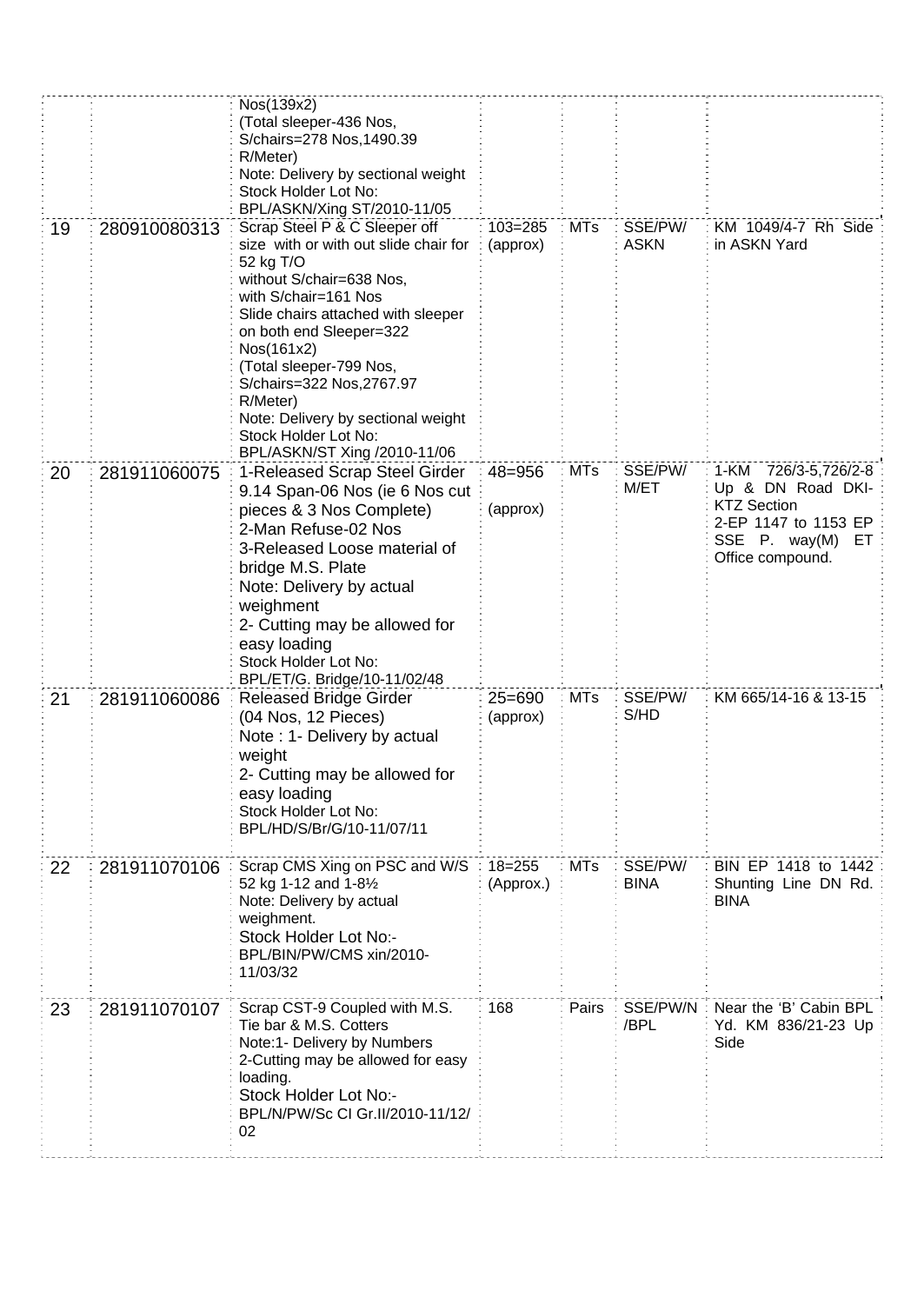| 24<br>25 | 281911070112<br>281911070115 | Scrap MS Tie bar Drg No. T-<br>404(M) released from 52 kg Rail<br>section<br>Note: Delivery by Number<br>Stock Holder Lot No:-<br>BPl/SVPI/Scrap/MS/Tie bar/10-11/45<br>Scrap M.S. Tie bar Drg No. T-404                                                                                                                                                                                   | 8795<br>6820           | <b>Nos</b><br><b>Nos</b> | SSE/PW/S<br>VPI<br>SSE/PW/ | KLRS Yard KM 1169/9-<br>10 RH Side<br>MOJ yard Km 1256/7-                                |
|----------|------------------------------|--------------------------------------------------------------------------------------------------------------------------------------------------------------------------------------------------------------------------------------------------------------------------------------------------------------------------------------------------------------------------------------------|------------------------|--------------------------|----------------------------|------------------------------------------------------------------------------------------|
|          |                              | (M) Released from 52 kg Rail<br>section<br>Note: Delivery by Number<br>Stock Holder Lot No:-<br>BPL/SVPI/Scrap Tiebar/2010-<br>11/02/36                                                                                                                                                                                                                                                    |                        |                          | <b>SVPI</b>                | 1257/3 LH side                                                                           |
|          | <b>OTHER FERROUS</b>         |                                                                                                                                                                                                                                                                                                                                                                                            |                        |                          |                            |                                                                                          |
| 26       | 281911020084                 | Scrap / Condemned &<br>deismantal Electric Loco parts<br>consisting of Compressor,<br>Exhausters, Motors, Stators &<br>Rotors<br>(SLM, Northy, Eigl, NGF, ABB,<br>NADL, Seimens, NGFE, CGL<br>make) with Non-Ferrous<br>attachment<br>Note:- Cutting is allowed for<br>easy loading<br>Stock Holder Lot No:<br>ET/TRS/CS/Scrap/Cond/Comp<br>ressor+Exh+Motor/06/99                         | $29 = 700$<br>(approx) | <b>MTs</b>               | SSE/CS/<br>ELS/TRS/<br>EТ  | In front of Loco<br>Cleaning plant in<br>Scrap Yard at A.C.<br>Loco Shed/ET              |
| 27       | 281911040009                 | <b>Condemned Screw Coupling</b><br>and shackles dives, knocl<br>modified & Non Modified CBC<br>celewes and yoke with stifing<br>box with or without minor<br>rubber attachment released<br>from diesel locomotive<br>Note: 1-If any other material is<br>found while delivery, which is<br>strictly restricted & it can not be<br>delivered.<br>Stockholder's Lot No.<br>SSE/D/ET/10-11/13 | $22 = 000$<br>(approx) | <b>MTs</b>               | SSE/D/<br>ET               | Scrap yard Bombay<br>end<br>"А"<br>area<br>in<br>shed<br><b>Diesel</b><br>Loco<br>Itarsi |
| 28       | 281911050065                 | Ferrous scrap consisting of<br>Coupler body transition/Non<br>transition& yoke<br>Stock Holder Lot No.<br>ET/WRS/8/4                                                                                                                                                                                                                                                                       | $63 = 00$<br>(approx)  | <b>MTs</b>               | SSE/<br>C&W/<br>Gen/ET     | Wagon repair shed.<br>ET (Stack bin No.8)                                                |
| 29       | 281911050066                 | Scrap Composite BK. blocks.<br>Stock Holder Lot No.<br>ET/WRS/06/03                                                                                                                                                                                                                                                                                                                        | $25=00$<br>(approx)    | <b>MTs</b>               | SSE/<br>C&W/<br>Gen/ET     | Wagon repair shed.<br>ET (Stack bin No.6)                                                |
| 30       | 281911050067                 | Condemned Cast Iron E&F<br>type vacuum cylinder and Its<br>parts with or without M.S.<br>attachments.<br>Stock Holder Lot No.ET/WRS/4/2                                                                                                                                                                                                                                                    | $08 = 00$<br>(approx)  | <b>MTs</b>               | SSE/<br>C&W/<br>Gen/ET     | Wagon repair shed.<br>ET (Stack bin No.4)                                                |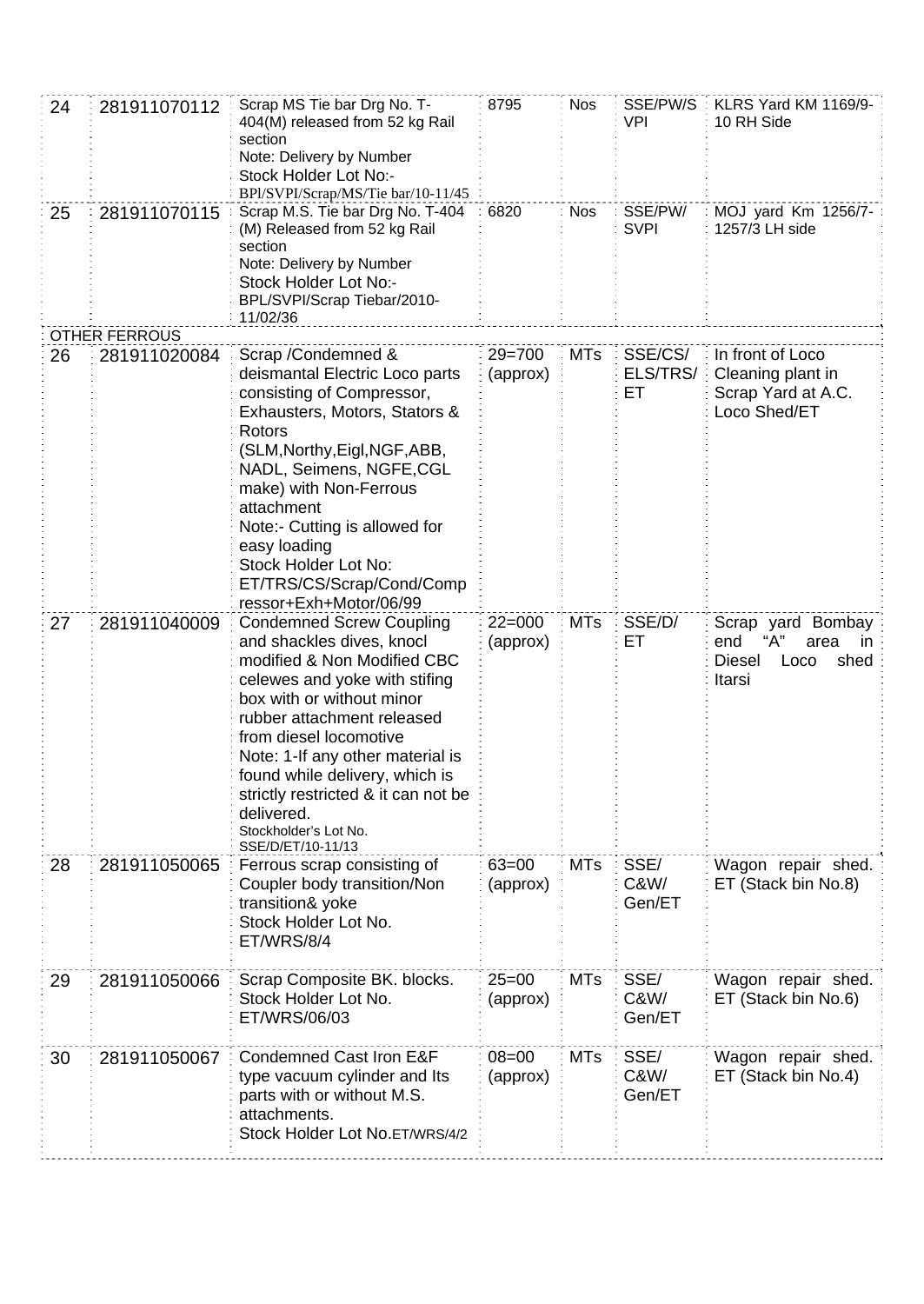| 31 | 281911050074 | Scrap Junk Consisting of<br>pitched/rusted, Cut open mouth,<br>half mouth of Oil Cardium,<br>Grease, Paint, Bitumen compound<br>drum, M.S. Sheet, filter jolly etc.<br>Note: Cutting is allowed for<br>removal of dry oil paint, Cardium,<br>dry grease, which ever easily<br>removal and the removal material<br>is restricted and it should not be<br>delivered<br>Stock Holder Lot No:<br>ET/TRS/CS/Scrap/Junk/consists/0<br>6/105                                        | $10 = 000$<br>(approx) | <b>MTs</b> | SSE/CS/<br>ELS/TRS/<br>ET | Near Berry tree in<br>Scrap Yard at AC Loco<br>Shed/ET        |
|----|--------------|------------------------------------------------------------------------------------------------------------------------------------------------------------------------------------------------------------------------------------------------------------------------------------------------------------------------------------------------------------------------------------------------------------------------------------------------------------------------------|------------------------|------------|---------------------------|---------------------------------------------------------------|
| 32 | 281911060097 | Rusty & Dusty Mixed ferrous<br>melting scrap components such as<br>filter jali nut bolt dust chair air<br>maze filter fire extinguisher nose<br>compartment door Rusty barrels,<br>main Engine piston Rings, Exp.<br>Piston Rings released from diesel<br>locomotive and after shed used<br>non loco items.<br>Note: If any other material is found<br>while delivery which is strictly<br>restricted & it can not be delivered<br>Stock Holder Lot No:<br>SSE/D/ET/11-12/05 | $10 = 000$<br>(approx) | <b>MTs</b> | SSE/D/ET                  | Scrap<br>Yard Bombay<br>end A Area in Diesel<br>Loco Shed, ET |
| 33 | 281911060098 | Ferrous Scrape Rusty & Dusty<br>Turning & Boring released from<br>wheels of Diesel Locomotives<br>Note: If any other material is found<br>while delivery which is strictly<br>restricted & it can not be delivered<br>Stock Holder Lot No:<br>SSE/D/ET/11-12/04                                                                                                                                                                                                              | $15 = 000$<br>(approx) | <b>MTs</b> | SSE/D/ET                  | T & b Scrap Yard in<br>Diesel Loco Shed, ET                   |
| 34 | 281911060093 | Fabricated Heavy Stractural plate<br>condemned Engine block & sumps<br>with or without C I Liner inlet<br>elbow and MS Cylinder stud<br>released from Diesel Locos<br>Note:1- If any other material is<br>found while delivery which is<br>strictly restricted & it can not be<br>delivered<br>2-Cutting may be allowed for easy<br>loading<br>Stock Holder Lot No:<br>SSE/D/ET/11-12/01                                                                                     | $55 = 000$<br>(approx) | <b>MTs</b> | SSE/D/ET                  | Near Canteen in Diesel<br>Shed, ET                            |
| 35 | 281911060100 | Fabricated Heavy Stractural plate<br>condemned Engine block & sumps<br>with or without C I Liner inlet<br>elbow and MS Cylinder stud Forj<br>steel crank shaft cam shaft<br>vib/damper released from Diesel<br>Locos<br>Note:1- If any other material is<br>found while delivery which is<br>strictly restricted & it can not be<br>delivered<br>2-Cutting may be allowed for easy                                                                                           | $50 = 000$<br>(approx) | <b>MTs</b> | SSE/D/ET                  | Near Water Load Box<br>Between Line No. 10 &<br>11 Bombay End |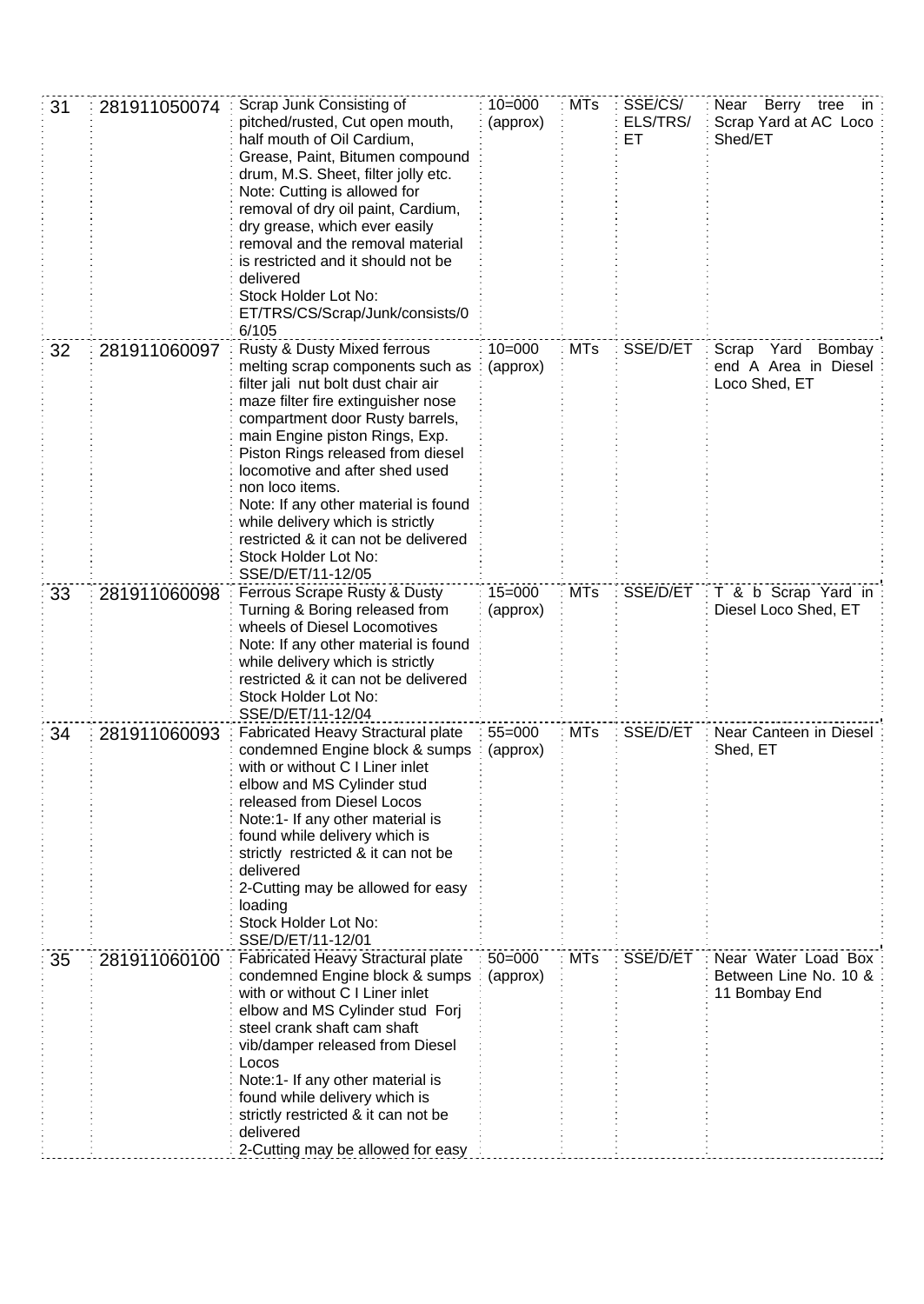|         |              | loading<br>Stock Holder Lot No:<br>SSE/D/ET/11-12/02                                                                                                                                                                                                                                                                                                                                                                                                                                                                                              |    |            |                           |                                                                                             |
|---------|--------------|---------------------------------------------------------------------------------------------------------------------------------------------------------------------------------------------------------------------------------------------------------------------------------------------------------------------------------------------------------------------------------------------------------------------------------------------------------------------------------------------------------------------------------------------------|----|------------|---------------------------|---------------------------------------------------------------------------------------------|
| LOCO    |              |                                                                                                                                                                                                                                                                                                                                                                                                                                                                                                                                                   |    |            |                           |                                                                                             |
| 36      | 281911060089 | Scrap Condemn Loco No. 20500<br>WAM-4 with ferrous & Non-<br>Ferrous attachment<br>Restricted:<br>There is no facility to ground the<br>loco, thus the condemn Loco is<br>standing on complete Bogie with<br>accessories i e Foot step, brake<br>cylinders, brake ringing assly,<br>equalizer beams, helical spring,<br>brake pipe lines etc items of under<br>frame which is restricted while<br>cutting & delivery.<br>Note: Cutting allowed for easy<br>loading<br>Stock Holder Lot No:<br>ET/TRS/CS/Scrap/Codemn./Loco/<br>WAM-4/20500/06/107 | 01 | No         | SSE/CS/<br>ELS/TRS/<br>ET | Lying on Rail Line near<br><b>OHE</b><br>pole<br>No.<br>ELS/1060 A at A.C.<br>Loco Shed ET  |
| 37      | 281911060090 | Scrap Condemn Loco No. 20574<br>WAM-4 with ferrous & Non-<br>Ferrous attachment<br>Restricted:<br>The condemned Loco is standing<br>on complete wheel trolly with<br>fitting. Since there is no facility to<br>ground the loco and the complete<br>wheel trolly with fitting is restricted<br>while cutting & delivery.<br>Note: Cutting allowed for easy<br>loading<br>Stock Holder Lot No:<br>ET/TRS/CS/Scrap/Codemn./Loco/<br>WAM-4/20574/06/108                                                                                               | 01 | No         | SSE/CS/<br>ELS/TRS/<br>ЕT | Lying on Rail Line near<br><b>OHE</b><br>pole<br>No.<br>ELS/1065 B at A.C.<br>Loco Shed ET  |
| 38      | 281911060102 | Condemned ferrous engine hood<br>and chasses released from cond.<br>Loco No. 17422, 17282<br>Note: 1- Both side C.B.C. yoke<br>found in lot can not be delivered<br>2- If any non ferrous found in the<br>lot can not be delivered.<br>Stock Holder Lot No:<br>SSE/D/ET/11-12/06                                                                                                                                                                                                                                                                  | 02 | <b>Nos</b> | SSE/D/ET                  | ET.<br><b>Diesel</b><br>Shed<br>between Line No. 10 &<br>11 Bombay end                      |
| Vehicle |              |                                                                                                                                                                                                                                                                                                                                                                                                                                                                                                                                                   |    |            |                           |                                                                                             |
| 39      | 281911050069 | Scrap/Condemned complete Jeep<br>No. MBU-2139, Model No.<br>Mahindra & Mahindra Mfg Year<br>1989, Engine No. DF-06625,<br>Chasis No. CJ-500D-4-DF06625<br>alongwith 04 tyre tubes with one<br>stepney, complete cusion seat &<br>battery<br>Stock Holder Lot No:<br>ET/TRS/CS/Scrap Cond/Jeep/<br>MBU-2139/06/25                                                                                                                                                                                                                                  | 01 | No         | SSE/CS/<br>ELS/TRS/<br>EТ | side<br><b>Back</b><br>of<br>SMM/ELS/ET's<br>Store<br>ward at Electric Loco<br>Shed, Itarsi |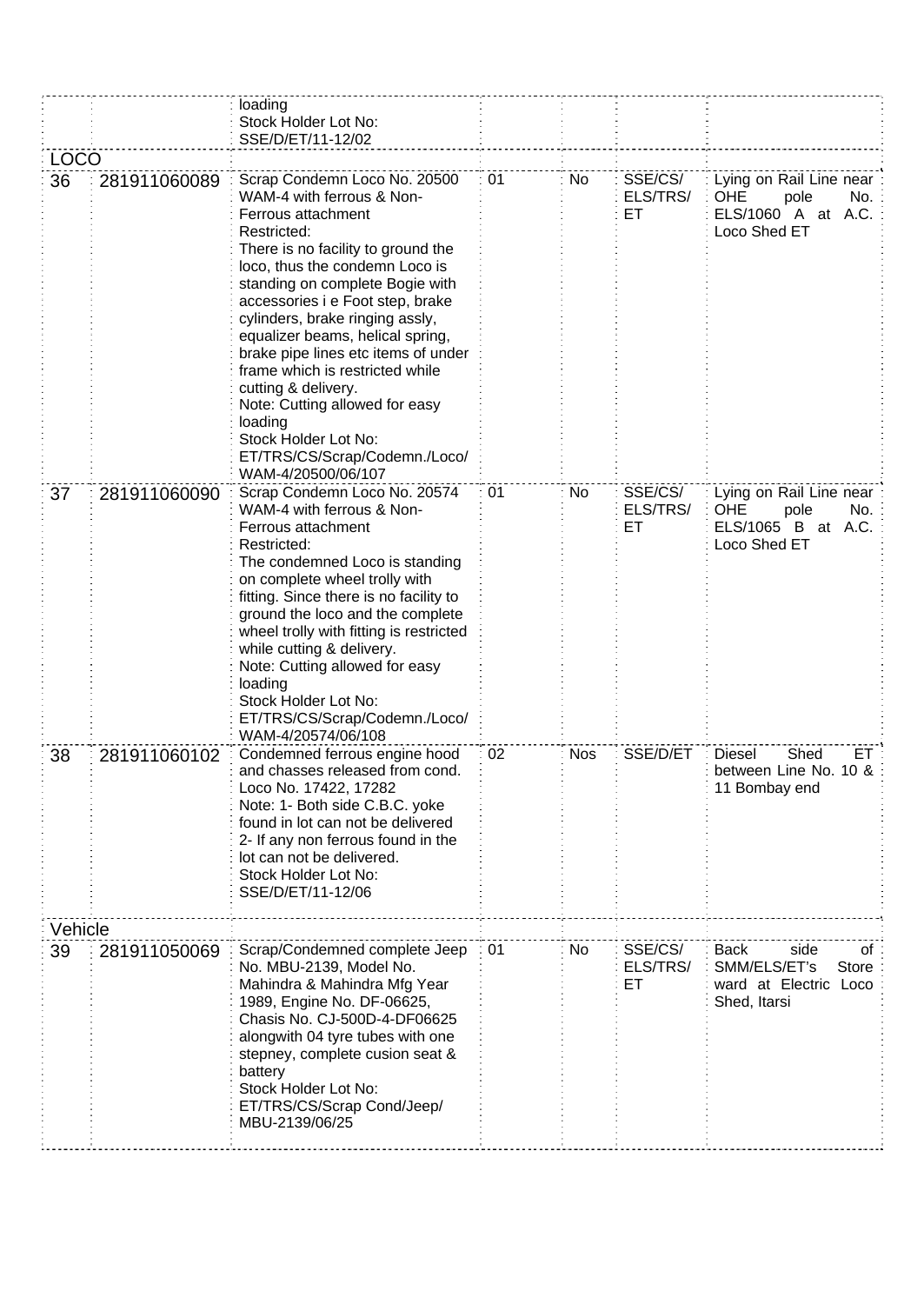|    | <b>NON FERROUS</b> |                                                                                                                                                                                                                                                                                                                                                                                                                                                                                                                                                                                                                            |                   |            |              |                                                                                                                 |
|----|--------------------|----------------------------------------------------------------------------------------------------------------------------------------------------------------------------------------------------------------------------------------------------------------------------------------------------------------------------------------------------------------------------------------------------------------------------------------------------------------------------------------------------------------------------------------------------------------------------------------------------------------------------|-------------------|------------|--------------|-----------------------------------------------------------------------------------------------------------------|
| 40 | 281911040002       | <b>Condemned Bross components</b><br>such as L/oil pump bush, Exp.<br>L/oil pump, refile & regulating<br>valve plunger, cylinder head<br>bross selive, TSC oil seal, L/oil<br>cooler, DA & oxgen gas<br>regulator and cutter, Air break<br>system gauge Tub body, TM<br>bearing cage and sims, FIP<br>support bush, vibration demper<br>OST bush and coupling bush<br>with and without minor ferrous<br>attachment released from<br>diesel locomotive.<br>Note: If any other material is<br>found while delivery, which is<br>strictly restricted & can not be<br>delivered.<br>Stockholder's Lot No.<br>SSE/D/ET/10-11/18 | 5000<br>(approx)  | <b>Kgs</b> | SSE/D/<br>EТ | "C"<br>Near<br>Motor<br>vehicle<br>section<br>No.3<br>in<br>garage<br><b>Diesel</b><br>shed<br>Loco<br>Itarsi   |
| 41 | 281911040004       | <b>Condemned Copper</b><br>components such as FIP copper<br>washer, Exp. Inter cooler Tub,<br>welding cable, TSC after cooler<br>Air break system pipe line, ECC<br>coil, PC shunt BKT contact, TM<br>main pole inter pole, busbar,<br>generator main pole inter pole<br>coil, strating coil with insulation<br>released from diesel locomotive.<br>Note: If any other material is<br>found while delivery, which is<br>strictly restricted ⁢ can not be<br>delivered.<br>Stockholder's Lot No.<br>SSE/D/ET/10-11/19                                                                                                       | 10000<br>(approx) | Kgs        | SSE/D/<br>ЕT | "B"<br>Near<br>Motor:<br>vehicle<br>section<br>No.3<br>in:<br>garage<br>shed<br><b>Diesel</b><br>Loco<br>Itarsi |
| 42 | 281911040005       | Condemned Non ferrous scrap<br>various type Copper Cable with<br>rubber insulation with or without<br>lug size. released from diesel<br>locomotive<br>A-1925/24" Generator Cable 1500<br>Kgs<br>B-1325/24" T/Motor Cable<br>6000 Kgs<br>C-650/02 MM Gredas Cable 2500<br>Kgs.<br>Note: 1-If any other material is<br>found while delivery, which is<br>strictly restricted ⁢ can not be<br>delivered.<br>2- (will be sold to CPCB<br>approved purchaser)<br>Stockholder's Lot No.<br>SSE/D/ET/10-11/22                                                                                                                     | 10000<br>(approx) | Kgs        | SSE/D/<br>EТ | Near Motor vehicle<br>section garage No.5<br>in Diesel Loco shed<br>Itarsi 'A'                                  |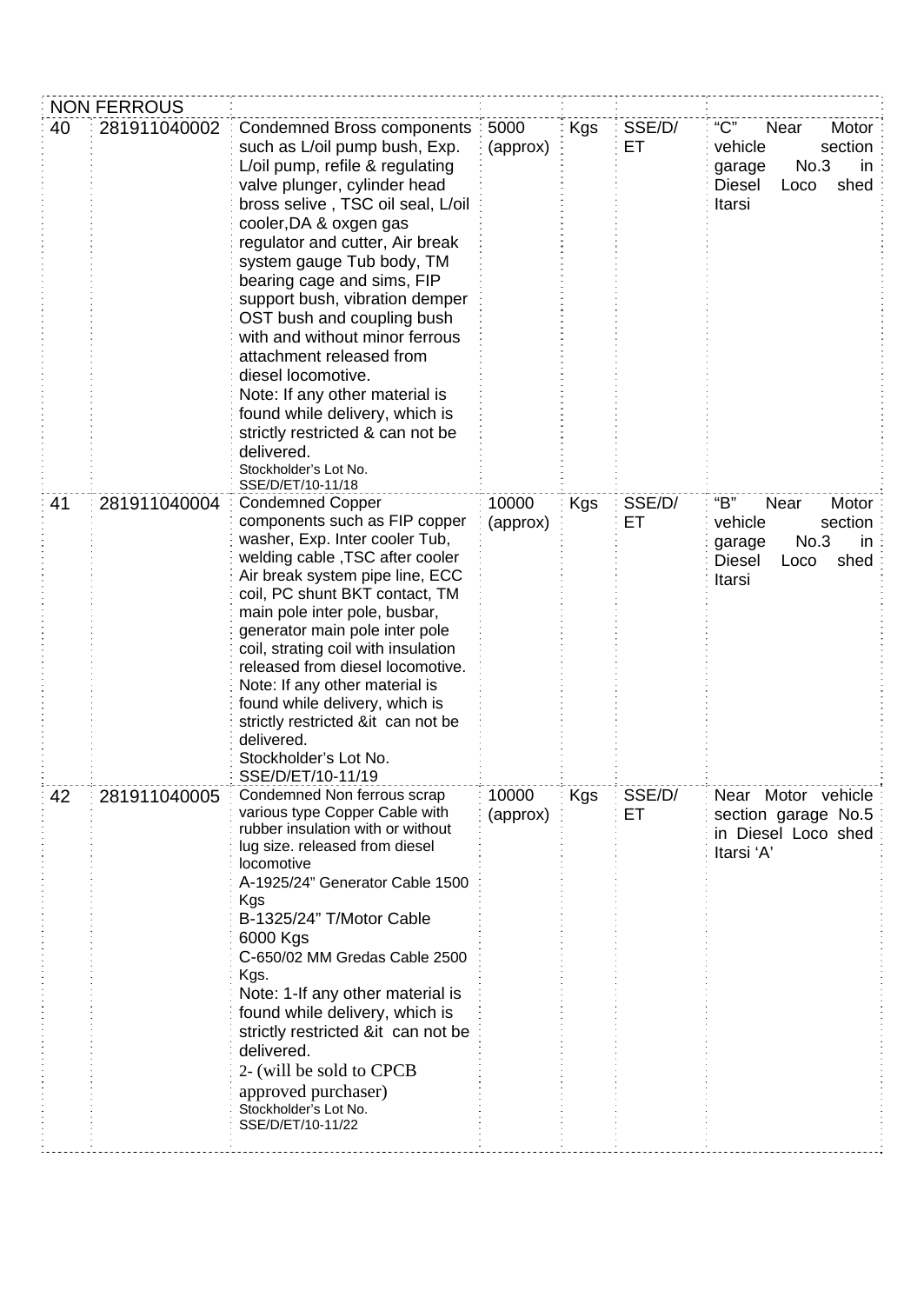| 43 | 281911040008         | <b>Condemned Aluminum</b><br>components such as Rediator<br>fan blad, Exp. LP piston,<br>cylinder head PRG, TSC rotar<br>and inter midiate casing, oil<br>cacher BK BL fan, MU jumper<br>cap, FIP cover Tepit cover,<br>PCS, OPS body, MR, BP, BC<br>gauge body and various type<br>Air brake valve with and<br>without minor bross ferrous<br>plastic and rubber attachment<br>released from diesel<br>locomotive.<br>Note: If any other material is<br>found while delivery, which is<br>strictly restricted & it can not be<br>delivered.<br>Stockholder's Lot No.<br>SSE/D/ET/10-11/20 | 3500<br>(approx)       | Kgs        | SSE/D/<br>ЕT                  | "C"<br>Near<br>Motor:<br>vehicle<br>section<br>No.5<br>in<br>garage<br>shed<br><b>Diesel</b><br>Loco<br>Itarsi |
|----|----------------------|--------------------------------------------------------------------------------------------------------------------------------------------------------------------------------------------------------------------------------------------------------------------------------------------------------------------------------------------------------------------------------------------------------------------------------------------------------------------------------------------------------------------------------------------------------------------------------------------|------------------------|------------|-------------------------------|----------------------------------------------------------------------------------------------------------------|
|    | <b>MISCELLANEOUS</b> |                                                                                                                                                                                                                                                                                                                                                                                                                                                                                                                                                                                            |                        |            |                               |                                                                                                                |
| 44 | 280910090345         | Scrap Mixed Rubber items like<br>air hose gas pipe, Water hose<br>rubber packing, draft & buffing<br>gear pads with or without<br>attachment of ferrous like cast<br>iron galvanized M.S. Nut, bolts,<br>clamp wire clip palm end,<br>check nuts<br>Stock Holder's Lot No:<br>ET/WRS/12/07                                                                                                                                                                                                                                                                                                 | $13 = 000$<br>(approx) | <b>MTs</b> | <b>SSE</b><br>(C&W)<br>Gen/ET | Wagon Repair shed ET<br>(Stack Bin No.12)                                                                      |
| 45 | 281911060099         | Condemned Fiber brake block<br>released from Diesel Locomotives<br>Note: If any other material is found<br>while delivery which is strictly<br>restricted & it can not be delivered<br>Stock Holder Lot No:<br>SSE/D/ET/11-12/03                                                                                                                                                                                                                                                                                                                                                           | $15 = 000$<br>(approx) | <b>MTs</b> | SSE/D/ET                      | Scrap Yard B Area in<br>Diesel Shed, ET                                                                        |
| 46 | 281911050070         | Empty Oil & Cardium Barrels<br>Capacity 205/210 Ltrs & 185/200<br>Kgs in sound condition with or<br>without bung.<br>(Oil barrels-100 Nos<br>Cardium barrels-200 Nos)<br>Stock Holder Lot No:<br>ET/TRS/CS/Empty/Cardium &<br>Oil/Barrels/06/100                                                                                                                                                                                                                                                                                                                                           | 300                    | <b>Nos</b> | SSE/CS/<br>ELS/TRS/<br>ET     | Near<br>between<br><b>OHE</b><br>pole No. ELS/1046A &<br>1045B in Delhi end at<br>A.C. Loco Shed/ET            |
| 47 | 281911050071         | <b>Empty Grease barrels Capacity</b><br>185/205 Kgs in sound condition<br>with or without Lid<br>Stock Holder Lot No:<br>ET/TRS/CS/Empty/Grease/Barrels<br>/06/101                                                                                                                                                                                                                                                                                                                                                                                                                         | 100                    | <b>Nos</b> | SSE/CS/<br>ELS/TRS/<br>ET     | Near<br>between<br>OHE<br>pole No. ELS/1051B in<br>Mumbai end at A.C.<br>Loco Shed/ET                          |
|    | Machinery            |                                                                                                                                                                                                                                                                                                                                                                                                                                                                                                                                                                                            |                        |            |                               |                                                                                                                |
| 48 | 281911040001         | Scrap Point machine released<br>unserviceable beyond<br>repairable point operating<br>machine(along with motors)                                                                                                                                                                                                                                                                                                                                                                                                                                                                           | 117                    | <b>Nos</b> | SSE/<br>Signal/RRI<br>/ET     | SSE/Signal/RRI/ET's<br>Depot premises near<br>platform No.5<br><b>BPL</b><br>end ET Area-A                     |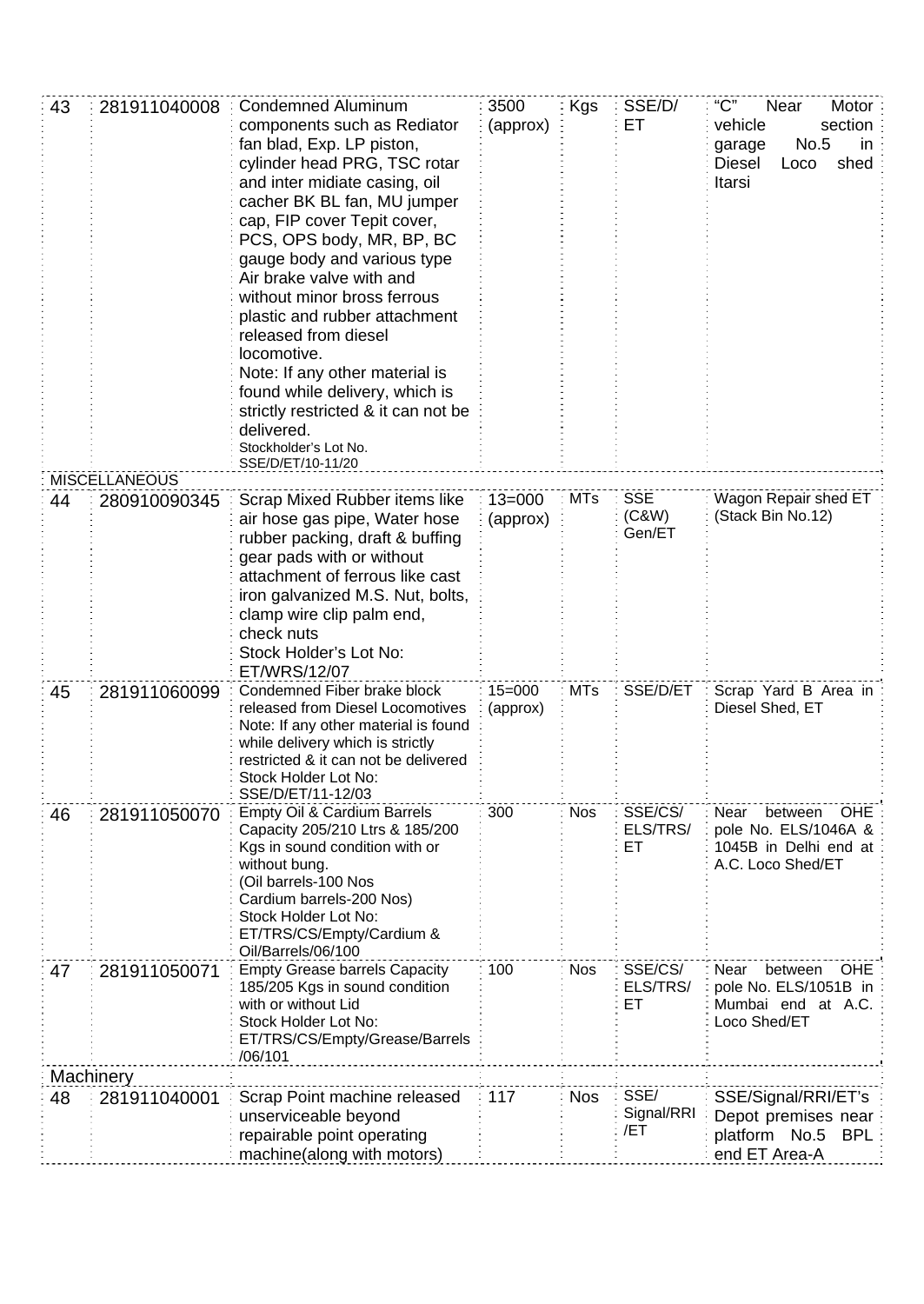|    |                                      | Motors capacity<br>1-110 VDC<br>$2-5.3A$ .<br>3-1700 RPM                                                                                                                                                                                                                                                                                                                                                                                                                               |                         |            |                                |                                                    |
|----|--------------------------------------|----------------------------------------------------------------------------------------------------------------------------------------------------------------------------------------------------------------------------------------------------------------------------------------------------------------------------------------------------------------------------------------------------------------------------------------------------------------------------------------|-------------------------|------------|--------------------------------|----------------------------------------------------|
|    |                                      | 4-0.44 W.<br>Note: Delivery will be actual<br>quantity (Nos) basis.<br>Stockholder's Lot No.<br>ET/Sig/Scrap/Point machine/01                                                                                                                                                                                                                                                                                                                                                          |                         |            |                                |                                                    |
| 49 | 281911060094                         | Condemn Royal High Speed<br>Drilling Machine Cap. 32 MM<br>M/No. 921 Manf. Royal Foundary,<br>Punjab (India)<br>Stock Holder Lot No: BPL/2010/4                                                                                                                                                                                                                                                                                                                                        | 01                      | No         | SSE/C&W/<br><b>BPL</b>         | Washing<br>Siding<br>C&W<br><b>BPL</b>             |
| 50 | 281911060095                         | Condemn Lumpston 17 MMP<br>Tool Grinder Elec. No. 11 M/BR<br>Make Machine & Co. Ltd.<br>Sympson England 17 M 5128962<br>Brother motor set C 4442<br>Stock Holder Lot No:<br>BPL/2010/3                                                                                                                                                                                                                                                                                                 | 01                      | No         | SSE/C&W/<br><b>BPL</b>         | M/Shop C&W BPL                                     |
|    |                                      | <b>PART-B' DEPOT</b>                                                                                                                                                                                                                                                                                                                                                                                                                                                                   |                         |            |                                |                                                    |
| 51 | <b>MISCELLANEOUS</b><br>280911030046 | Scrap Ply wood, Compreg ply,                                                                                                                                                                                                                                                                                                                                                                                                                                                           | $25 = 000$              | <b>MTs</b> | Dy.CMM/                        | Near EP-185/R.                                     |
|    |                                      | MDF board of sort and sizes<br>released from coaches with or<br>without attachment of pvc, minor<br>ferrous i.e nails, screw and small<br>strip if any.<br>Stock Holder Lot No<br>BPL/CRWS/10-11/PLY/09/0198                                                                                                                                                                                                                                                                           | (Approx.)               |            | CRWS/<br><b>BPL</b>            | Section Road /<br><b>SCRAP YARD / CRWS</b><br>/BPL |
| 52 | 280911030048                         | SCRAP BERTHS AND SEAT,<br><b>BACK REST OF CHAIR CAR</b><br><b>RELEASED FROM COACHES</b><br>OF SORT AND SIZES WITH OR<br>WITHOUT FERROUS FRAME,<br>COIR / FOAM, PLYWOOD /<br>SLATE WITH OR WITHOUT<br><b>REXINE INCLUDING FERROUS</b><br>/ NON FERROUS ATTACHMENT<br>LIKE SCREW, NUTS, BOLTS,<br>STRIPS, RIVETS, SPRINGS,<br><b>HINGES ETC.</b><br><b>RESTRICTED ITEMS-RECRON</b><br>BEARTH WILL NOT BE<br>DELIVERD IF ANY.<br>Stock Holder Lot No<br>BPL /CRWS/ 10-11 / BERTH/09/ 0200 | $25 = 000$<br>(Approx.) | <b>MTs</b> | Dy.CMM/<br>CRWS/<br><b>BPL</b> | E-107 to E-118<br>/ New Scrap Yard /<br>CRWS / BPL |
| 53 | 280911060027                         | SCRAP EMPTY OIL BARREL<br>CAP 200/210 LTRS.<br>Stock Holder Lot No<br>BPL/CRWS/11-12/BARREL/02/0024                                                                                                                                                                                                                                                                                                                                                                                    | 88                      | <b>Nos</b> | Dy.CMM/<br>CRWS/<br><b>BPL</b> | A-73 to A-90 / Scrap<br>Yard / CRWS/ BPL           |
| 54 | 280911060028                         | Scrap Ply wood, Compreg ply<br>with PVC, MDF board of sort and<br>sizes released from coaches with<br>or without attachment of pvc,<br>minor ferrous i.e nails , screw and<br>small strip if any.<br>Stock Holder Lot No<br>BPL/CRWS/11-12/PVC PLY/02/0025                                                                                                                                                                                                                             | $20 = 000$<br>(approx)  | <b>MTs</b> | Dy.CMM/<br>CRWS/<br><b>BPL</b> | J-47 to J-54/ SCRAP<br>YARD / CRWS / BPL           |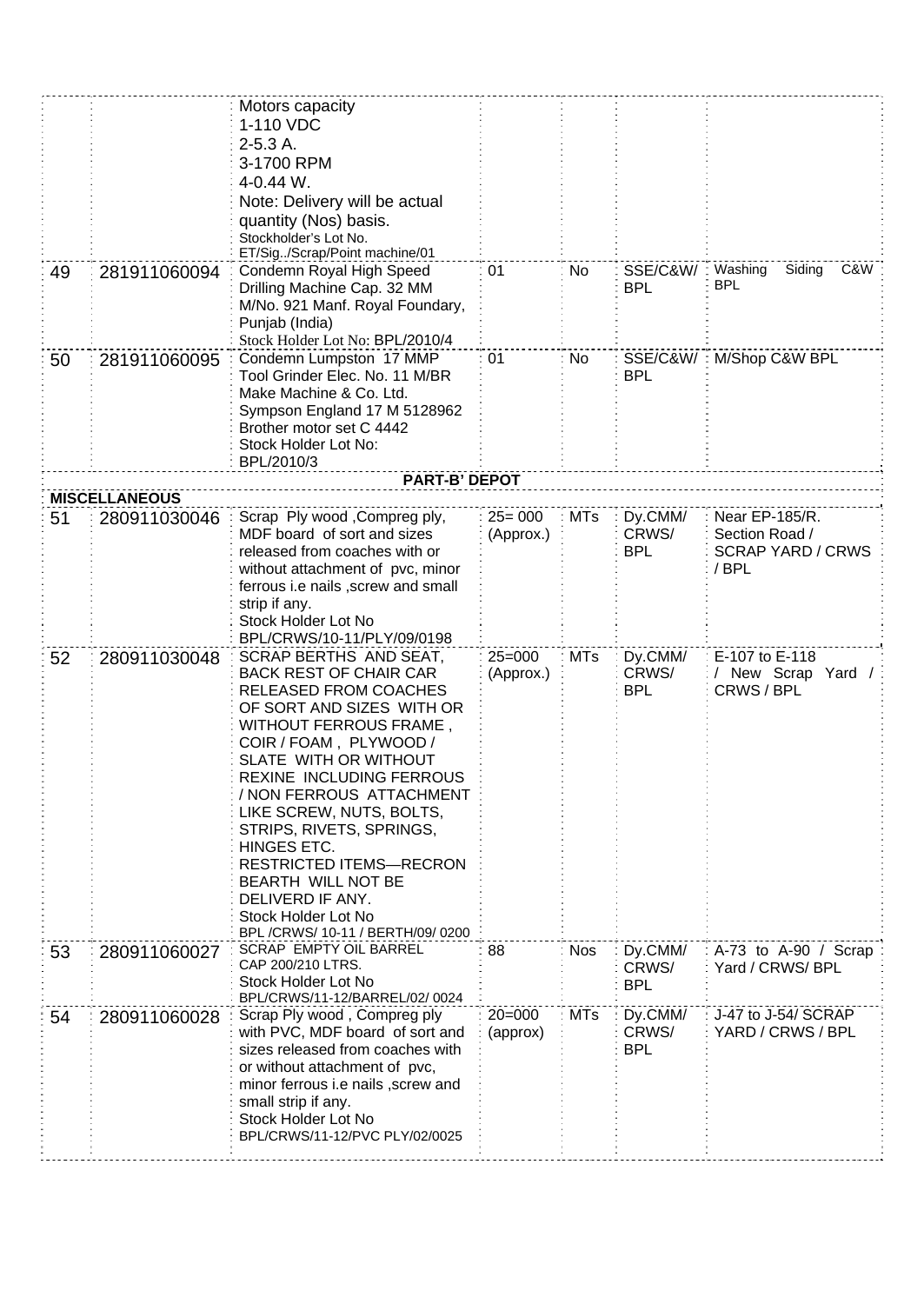| 55 | 280911060030         | Scrap Ply wood , Compreg ply,<br>MDF board of sort and sizes<br>released from coaches with or<br>without attachment of pvc, minor<br>ferrous i.e nails, screw and small<br>strip if any.<br>Stock Holder Lot No<br>BPL/CRWS/11-12/PLY/02/0027                                                                                                                                                                                                                                                                                                                                                                                                                                                | $39 = 000$<br>(approx) | <b>MTs</b> | Dy.CMM/<br>CRWS/<br><b>BPL</b> | D-229 to D-240<br>/ SCRAP YARD /<br>CRWS / BPL                                                 |
|----|----------------------|----------------------------------------------------------------------------------------------------------------------------------------------------------------------------------------------------------------------------------------------------------------------------------------------------------------------------------------------------------------------------------------------------------------------------------------------------------------------------------------------------------------------------------------------------------------------------------------------------------------------------------------------------------------------------------------------|------------------------|------------|--------------------------------|------------------------------------------------------------------------------------------------|
| 56 | 280911060032         | SCRAP GENERAL BERTHS AND<br>SEAT, BACK REST OF CHAIR CAR<br>RELEASED FROM COACHES OF<br>SORT AND SIZES WITH OR<br>WITHOUT FERROUS FRAME, COIR<br>/ FOAM, PLYWOOD / SLATE WITH<br>OR WITHOUT REXINE INCLUDING<br><b>FERROUS / NON FERROUS</b><br>ATTACHMENT LIKE SCREW, NUTS,<br>BOLTS, STRIPS, RIVETS, SPRINGS,<br>HINGES ETC.<br>Stock Holder Lot No<br>BPL/CRWS/11-12/GEN. BERTH/02/0029                                                                                                                                                                                                                                                                                                   | $43 = 000$<br>(approx) | <b>MTs</b> | Dy.CMM/<br>CRWS/<br><b>BPL</b> | J-65 to J-85<br>/ Scrap Yard / CRWS /<br><b>BPL</b>                                            |
|    | <b>OTHER FERROUS</b> |                                                                                                                                                                                                                                                                                                                                                                                                                                                                                                                                                                                                                                                                                              |                        |            |                                |                                                                                                |
| 57 | 280911060029         | Scrap Ferrous consisting of SAB<br>(Slack adjuster for brake<br>regulator), & Shock Absorber<br>released from coaches,<br>intact/loose.<br>Stock Holder Lot No<br>BPL/CRWS/11-12/SAB & SA/02/0026                                                                                                                                                                                                                                                                                                                                                                                                                                                                                            | $10 = 000$<br>(approx) | <b>MTs</b> | Dy.CMM/<br>CRWS/<br><b>BPL</b> | B-91 to B-100<br>And Near Bin No 01<br>/Rly track / SCRAP<br>YARD / CRWS / BPL<br>(two stacks) |
| 58 | 280911060031         | <b>SCRAP FERROUS TURNING AND</b><br>BORING WITH OR WITHOUT<br><b>RUSTY AND DUSTY</b><br>Stock Holder Lot No<br>BPL/ CRWS /11-12/ TURNING<br>&BORING/02/0028                                                                                                                                                                                                                                                                                                                                                                                                                                                                                                                                  | $15 = 000$<br>(approx) | <b>MTs</b> | Dy.CMM/<br>CRWS/<br><b>BPL</b> | W-88 to W-99<br>/ NEW SCRAP YARD /<br>CRWS / BPL                                               |
| 59 | 280911060033         | Scrap Ferrous of Condemned<br>Bogie Frame released from<br>coaches with or without bush, dust<br>shield spring and rubber washer.<br>Stock Holder Lot No<br>BPL/CRWS/11-12/Bogie Frame/02/0030                                                                                                                                                                                                                                                                                                                                                                                                                                                                                               | $51 = 000$<br>(approx) | <b>MTs</b> | Dy.CMM/<br>CRWS/<br><b>BPL</b> | E-96 to E-108 /<br>New Scrap<br>Yard<br>CRWS / BPL                                             |
| 60 | 280911060034         | Scrap ferrous consist parts of<br>bogie and coaches, punching,<br>Channels, round bars, draft links,<br>collars, angles, sleeves, hanger<br>top block, equalizing stay, lower<br>spring seat, protective tube,<br>bolster hanger, silent block,<br>anchor link, slack adjuster, center<br>pivot, wire rope, brake shoe head,<br>safety strap, brackets, strips,<br>covers , nuts, bolts, rivets, keys,<br>cotters, pins, and plates with or<br>without attachment of bush,<br>pipes, condenser housing, hanger<br>lever, brake adjusting head,<br>floating lever etc. with or without<br>minor wooden/ss/non-ferrous<br>attachments<br>Stock Holder Lot No<br>BPL/CRWS/11-12/FERROUS/02/0031 | $50 = 000$<br>(approx) | <b>MTs</b> | Dy.CMM/<br>CRWS/<br><b>BPL</b> | EP-185/<br>R.<br>Section<br>Road / Scrap Yard /<br>CRWS / BPL                                  |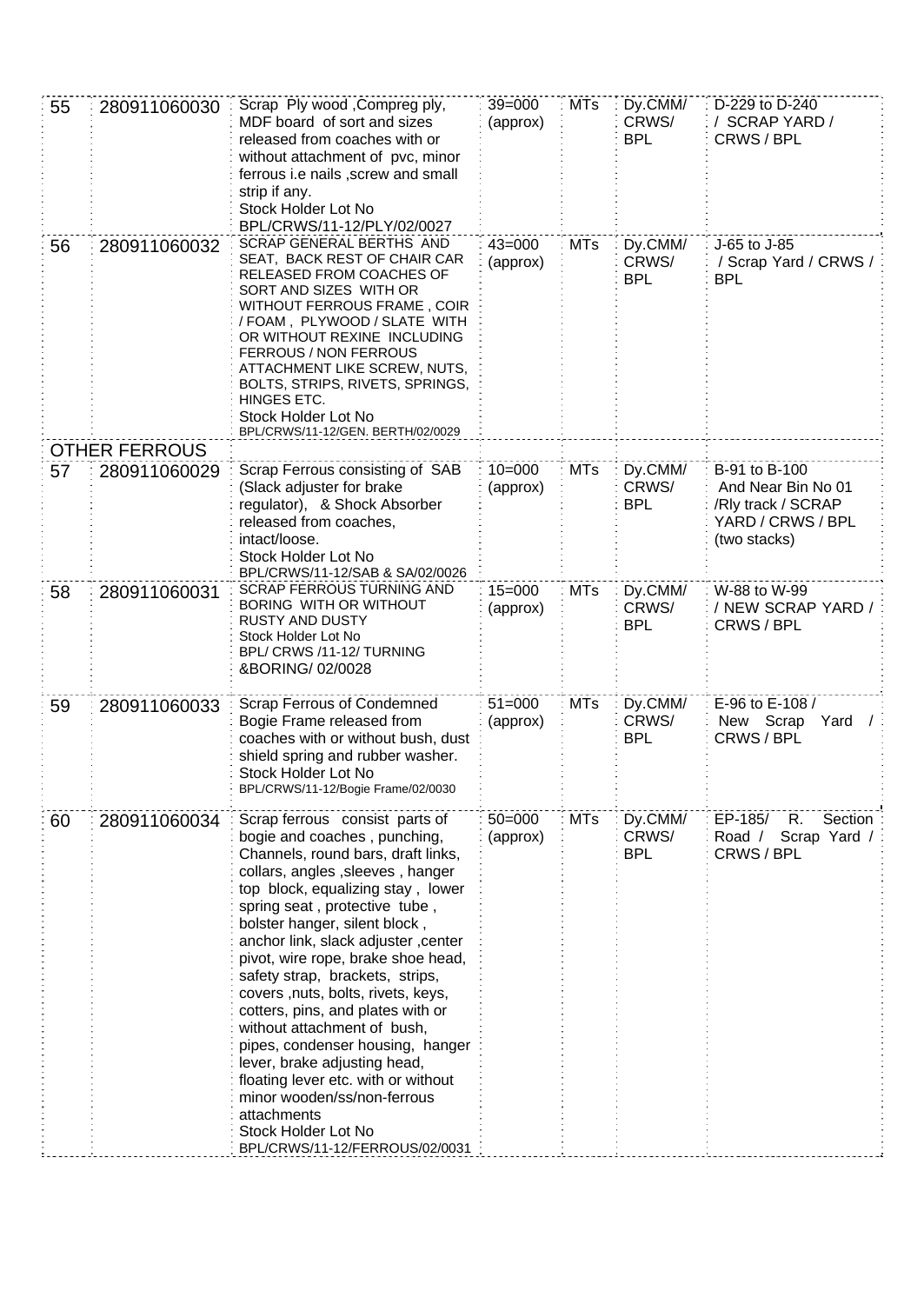| 61 | 280911060035 | Scrap ferrous consist of cut up<br>parts of coaches including scrap<br>mouldings, ms sheet, Channels,<br>round bars, angles, different type<br>of rods, brackets, valves, strips,<br>covers , nuts, bolts, rivets, cotters,<br>keys, pins, and plates with or<br>without attachment of bush,<br>head stock assembly, trough floor<br>, ms berth chains , pipes,<br>condenser housing, body side<br>doors, vestibule doors, Foot Step<br>and Foot plate etc.,<br>Panels of<br>coaches with or without minor LP<br>sheet /wooden//non-ferrous<br>attachments, if any.<br>RESTRICTED ITEM-1.AXLE BOX<br>SPRING AND BOLSTER SPRING .2.<br>SCREW COUPLING. BRAKE BEAM,<br>DRAW HOOK, BUFFER PLUNGER,<br>BUFFER SOCKET, VACUUM<br>RESERVOIR. 3. CAST IRON ITEM.4.<br>STAINLESS STEEL ITEMS.5 GI PIPE<br>ABOVE 3' LENGTH 6, ALL TYPE OF<br><b>BEARING.</b><br>NOTE-(A) NON FERROUS (EXCEPT<br>MINOR ATTACHMENT) IF ANY<br>FOUND IN THE LOT WILL NOT BE<br>DELIVERED (B) REGARDING<br>CLASSIFICATION OF ITEMS,<br>DEPOT OFFICER VERDICT WILL BE<br>FINAL FOR ANY DISPUTE.<br>Stock Holder Lot No<br>BPL/CRWS/11-<br>12/FERROUS/02/0032 | $72 = 000$<br>(approx) | <b>MTs</b> | Dy.CMM/<br>CRWS/<br><b>BPL</b> | W-111 to W-126 / New:<br>Scrap Yard / CRWS /<br><b>BPL</b> |
|----|--------------|--------------------------------------------------------------------------------------------------------------------------------------------------------------------------------------------------------------------------------------------------------------------------------------------------------------------------------------------------------------------------------------------------------------------------------------------------------------------------------------------------------------------------------------------------------------------------------------------------------------------------------------------------------------------------------------------------------------------------------------------------------------------------------------------------------------------------------------------------------------------------------------------------------------------------------------------------------------------------------------------------------------------------------------------------------------------------------------------------------------------------------|------------------------|------------|--------------------------------|------------------------------------------------------------|
| 62 | 280911060036 | Scrap Junk consisting of cut up<br>parts of coaches including any<br><b>Ferrous Scrap Disintegrated</b><br>through Rust & Corrosion, Tin &<br>Galvanized Sheets, Moldings,<br>Commodes, Dust Shield Spring,<br>Packing Strips, badly rusted<br>shearing sheets, Fan Guards,.<br>Broken or pitched paint drums/<br>barrels, tin containers, Chutes,<br>Refuge Receptacles, seat frames,<br>fan blades, SC MS Rusted Panels<br>of coaches with or without minor<br>LP sheet /wooden/Non-Ferrous<br>attachments. Corroded MS<br>Mech/Elect Parts of coaches.<br>RESTRICTED ITEM-1.AXLE BOX<br>SPRING AND BOLSTER SPRING .2.<br>SCREW COUPLING. BRAKE BEAM,<br>DRAW HOOK, BUFFER PLUNGER,<br>BUFFER SOCKET, VACUUM<br>RESERVOIR. 3. CAST IRON ITEM.4.<br>STAINLESS STEEL ITEMS.5 GI PIPE<br>ABOVE 3' LENGTH 6, ALL TYPE OF<br>BEARING.<br>NOTE-(A) NON FERROUS (EXCEPT<br>MINOR ATTACHMENT) IF ANY<br>FOUND IN THE LOT WILL NOT BE<br>DELIVERED (B) REGARDING                                                                                                                                                                      | $54 = 000$<br>(approx) | <b>MTs</b> | Dy.CMM/<br>CRWS/<br><b>BPL</b> | L-150 to L-176 /<br><b>SCRAP YARD / CRWS</b><br>/ BHOPAL   |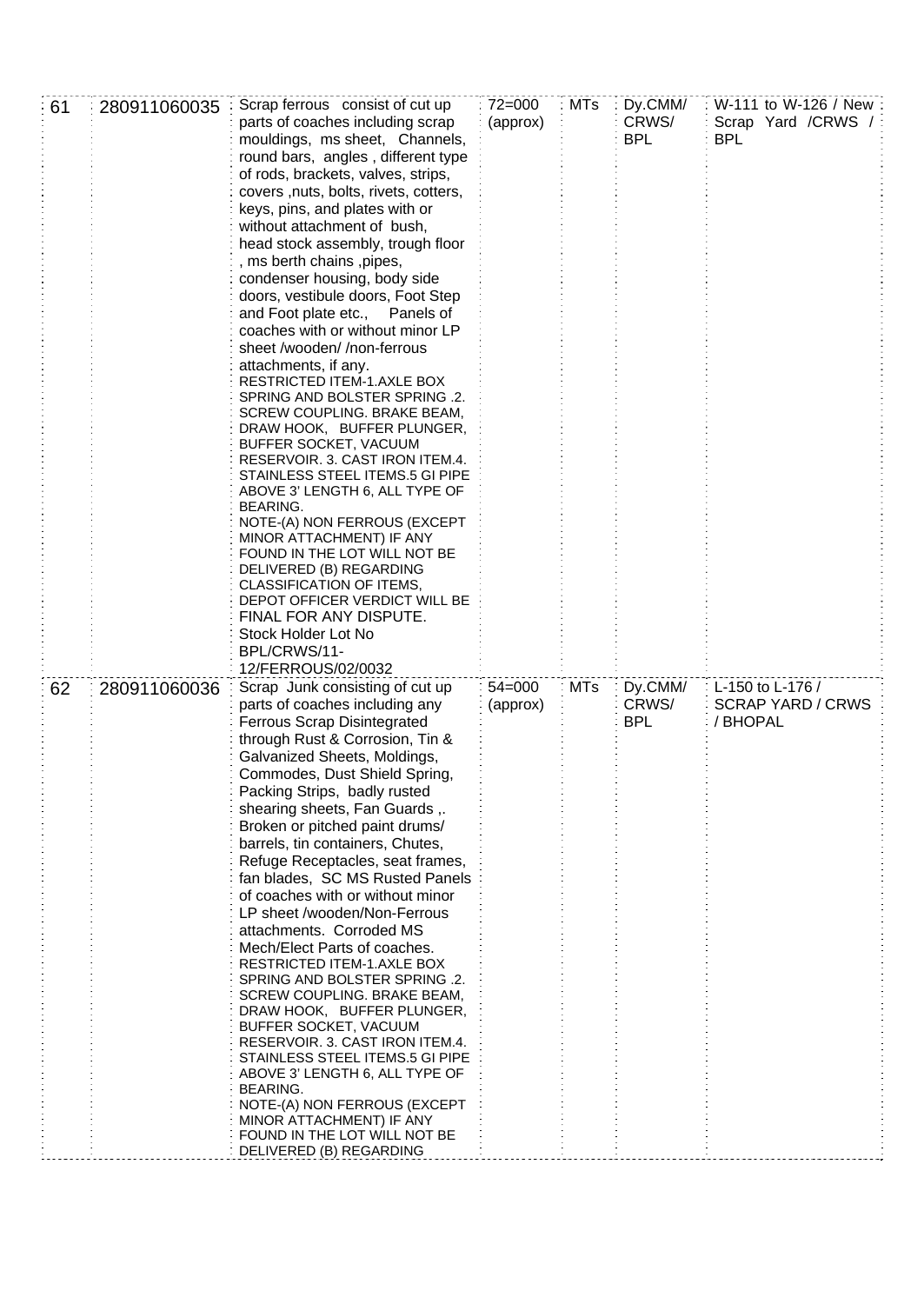| 63<br>64 | 280911060037<br>280911060038       | CLASSIFICATION OF ITEMS.<br>DEPOT OFFICER VERDICT WILL BE<br>FINAL FOR ANY DISPUTE.<br>Stock Holder Lot No<br>BPL/CRWS/ 11-12/JUNK/02/0033<br>Scrap asbestos composite brake<br>block with ferrous attachment<br>Stock Holder Lot No<br>BPL/CRWS/11-12/Bk.block/02/0034<br>SC LP SHEET DOOR OF SORT<br>AND SIZES WITH OR WITHOUT MS<br>FRAME AND MINOR NON<br><b>FERROUS ATTACHMENTS LIKE</b><br>HANDLE, HOOK, LATCH, HINGES,<br>SCREWS, STRIPS ETC.<br>Stock Holder Lot No<br>BPL/CRWS/11-12/LP SHEET DOOR /<br>02/0035                                                                                                                                                                                                                                                                                                                                                                                                                                                                                                                                                                                                           | $15 = 000$<br>(approx)<br>$14 = 000$<br>(approx) | <b>MTs</b><br>MTs | Dy.CMM/<br>CRWS/<br><b>BPL</b><br>Dy.CMM/<br>CRWS/<br><b>BPL</b> | R. Section Road/ Scrap<br>Yard / CRWS / BPL<br>D-256 to D-260 / Scrap<br>Yard / CRWS / BPL |
|----------|------------------------------------|------------------------------------------------------------------------------------------------------------------------------------------------------------------------------------------------------------------------------------------------------------------------------------------------------------------------------------------------------------------------------------------------------------------------------------------------------------------------------------------------------------------------------------------------------------------------------------------------------------------------------------------------------------------------------------------------------------------------------------------------------------------------------------------------------------------------------------------------------------------------------------------------------------------------------------------------------------------------------------------------------------------------------------------------------------------------------------------------------------------------------------|--------------------------------------------------|-------------------|------------------------------------------------------------------|--------------------------------------------------------------------------------------------|
| 65       | 280911060039                       | Scrap ferrous consist of cut up<br>parts of coaches including scrap<br>mouldings, ms sheet, Channels,<br>round bars, angles, different type<br>of rods, brackets, valves, strips,<br>covers , nuts, bolts, rivets, cotters,<br>keys, pins, and plates with or<br>without attachment of bush,<br>head stock assembly, trough floor<br>, ms berth chains , pipes,<br>condenser housing, body side<br>doors, vestibule doors, Foot Step<br>and Foot plate etc.,<br>Panels of<br>coaches with or without minor LP<br>sheet /wooden/ /non-ferrous<br>attachments, if any. RESTRICTED<br>ITEM-1.AXLE BOX SPRING AND<br><b>BOLSTER SPRING .2. SCREW</b><br>COUPLING. BRAKE BEAM, DRAW<br>HOOK, BUFFER PLUNGER,<br>BUFFER SOCKET, VACUUM<br>RESERVOIR. 3. CAST IRON ITEM.4.<br>STAINLESS STEEL ITEMS.5 GI PIPE<br>ABOVE 3' LENGTH 6, ALL TYPE OF<br><b>BEARING.</b><br>NOTE-(A) NON FERROUS (EXCEPT<br>MINOR ATTACHMENT) IF ANY<br>FOUND IN THE LOT WILL NOT BE<br>DELIVERED (B) REGARDING<br>CLASSIFICATION OF ITEMS,<br>DEPOT OFFICER VERDICT WILL BE<br>FINAL FOR ANY DISPUTE.<br>Stock Holder Lot No<br>BPL/CRWS/11-12/FERROUS/02/0036 | $202 = 000$<br>(approx)                          | <b>MTs</b>        | Dy.CMM/<br>CRWS/<br><b>BPL</b>                                   | E-373<br>F-394/Scrap<br>to<br>Yard /CRWS / BPL                                             |
| 66       | <b>NON-FERROUS</b><br>280910120587 | Condemned scrap various type<br>carbon brush with copper tail<br>released from diesel locomotive<br>equipment<br>Note: If any other material is found<br>while delivery which is strictly                                                                                                                                                                                                                                                                                                                                                                                                                                                                                                                                                                                                                                                                                                                                                                                                                                                                                                                                          | 2500<br>(approx)                                 | Kgs.              | SSE/D/ET                                                         | Location 'B' near Motor<br>vehicle section Garage<br>No. 5 in Diesel Loco<br>Shed, Itarsi. |
|          |                                    | restricted and it cannot be<br>delivered.<br>Stockholder's Lot No.<br>SSE/D/ET/10-11/15                                                                                                                                                                                                                                                                                                                                                                                                                                                                                                                                                                                                                                                                                                                                                                                                                                                                                                                                                                                                                                            |                                                  |                   |                                                                  |                                                                                            |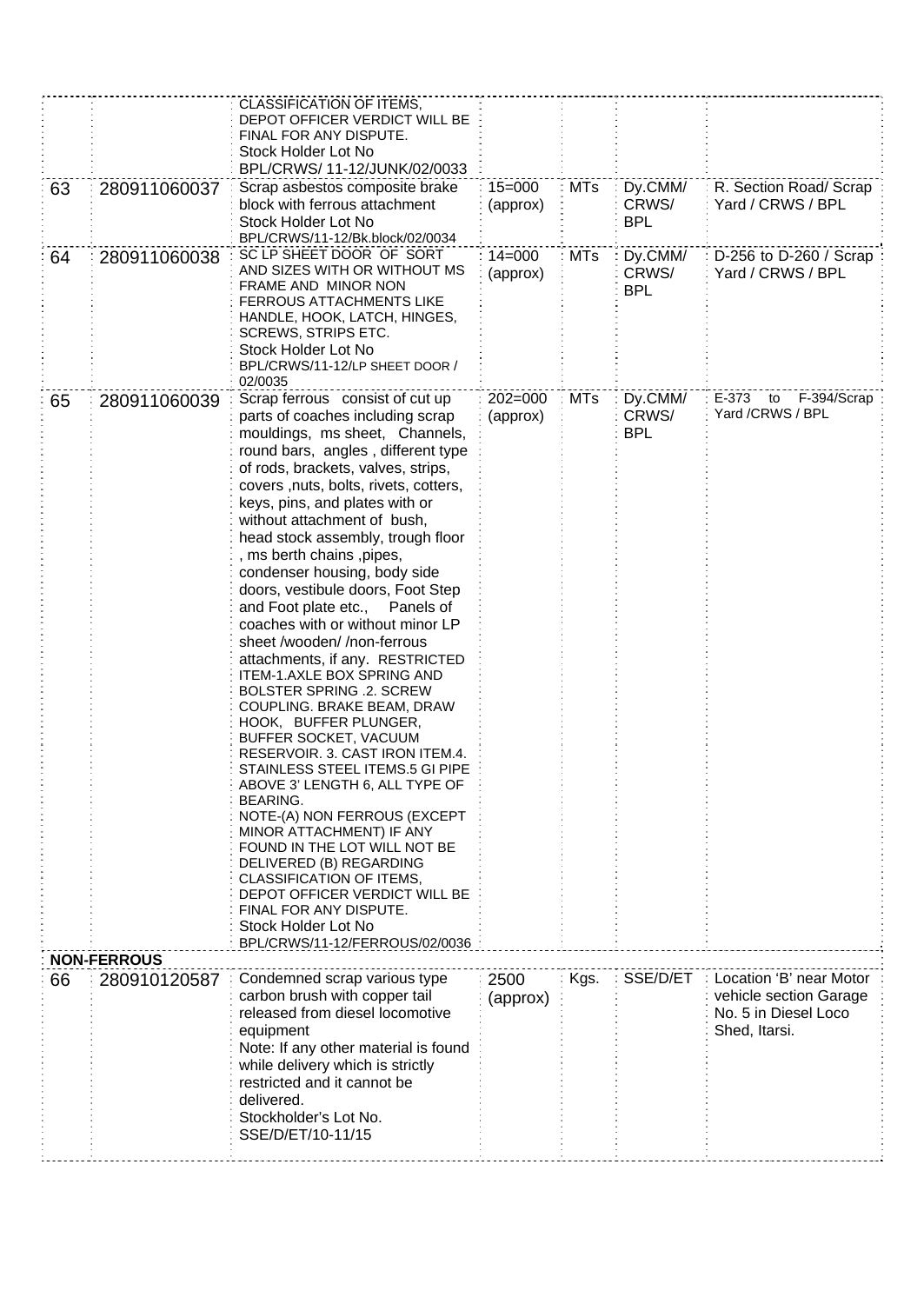| 67               | 280910030468     | <b>SCRAP Copper cable with</b><br><b>PVC and Rubber of different</b><br>sizes with minor attachment of<br>ferrous & brass. (will be sold to<br>CPCB approved purchaser)<br>Stock Holder Lot No:<br>BPL/CRWS/09-10/Copper<br>Cable/13/221                                                                                                                                                                                                                                                                                                                                                                                                                                                                                                                                                                                                                                                                                                                                                     | 2300<br><b>Kgs</b><br>Dy.CMM/<br>CRWS/<br>(Approx)<br><b>BPL</b> |     |                                 | Cage/ETL<br>Shop/CRWS/ BPL           |
|------------------|------------------|----------------------------------------------------------------------------------------------------------------------------------------------------------------------------------------------------------------------------------------------------------------------------------------------------------------------------------------------------------------------------------------------------------------------------------------------------------------------------------------------------------------------------------------------------------------------------------------------------------------------------------------------------------------------------------------------------------------------------------------------------------------------------------------------------------------------------------------------------------------------------------------------------------------------------------------------------------------------------------------------|------------------------------------------------------------------|-----|---------------------------------|--------------------------------------|
| <b>Machinery</b> |                  |                                                                                                                                                                                                                                                                                                                                                                                                                                                                                                                                                                                                                                                                                                                                                                                                                                                                                                                                                                                              |                                                                  |     |                                 |                                      |
| 68               | 280911020031     | Scrap Condemned CNC Plasma<br><b>Profile Cutting Machine Plant</b><br>No. 087M consisting of machine<br>parts (1) Power source auto<br>height control Max-100<br>Hyperthem Sr. No. 70-1241,<br>Stock No. 059011 (2) Burny-3<br>CNC Controller M/c No.<br>86.150.30, Type MNC-3-034621-<br>000 (3) Burny-3 CNC Controller<br>Operating Panel (4) AVR Servo<br>System Model No. AVR Cap-3<br>KVA Sr. No 07/10/90 Saha<br>Electronic, Calcutta (5) Torch<br>Height Control make- Hyperthem<br>Sr.No. 2-300.<br>Stockholder's Lot No.<br>BPL/CRWS/10-11/CNC<br>Plasma/08/0180                                                                                                                                                                                                                                                                                                                                                                                                                    | 01                                                               | No. | Dy CMM C<br>RWS/BPL             | A-55, Scrap Yard,<br><b>CRWS/BPL</b> |
|                  | <b>HAZARDOUS</b> |                                                                                                                                                                                                                                                                                                                                                                                                                                                                                                                                                                                                                                                                                                                                                                                                                                                                                                                                                                                              |                                                                  |     |                                 |                                      |
| 69               | 280911040002     | Misc. released unserviceable<br>scrap material released from<br>coaches consisting pieces of PVC<br>sheet, HDPE chute, FRP items,<br>broken pieces of LP sheet Rexine,<br>small broken piece of rubber<br>items, foam rubber, coir, scrap,<br>floor sweeping sand, mud, saw<br>dust, broken glass pieces, packing<br>material such as polythene bags,<br>unusable gunny bags, card board,<br>paper, broken wooden packing<br>boxes, broken pieces of<br>PVC/plastic container, PVC hose<br>pipes plastic pipes, pieces of<br>thermacole, Limpat sheet packing<br>& Nylon items, nylone wire rope<br>etc.<br>Note:- (1) Ferrous/Non-Ferrous<br>material, except minor attachment<br>with lot will not be delivered. If any.<br>(2) All Material should be lifted below<br>road level and sweeping condition.<br>(3) Sequence of delivery strictly<br>followed from serial number basis<br>from 5 to 4 lot.<br>Stock holder's Lot No.<br>CRWS/BPL/Mech/PCR/10-11/07/<br>Misc.released material | 280<br>(approx)                                                  | Mз  | SSE/PCR/<br>CRWS/<br><b>BPL</b> | Bin No.5 & 4 in New<br>Scrap Yard    |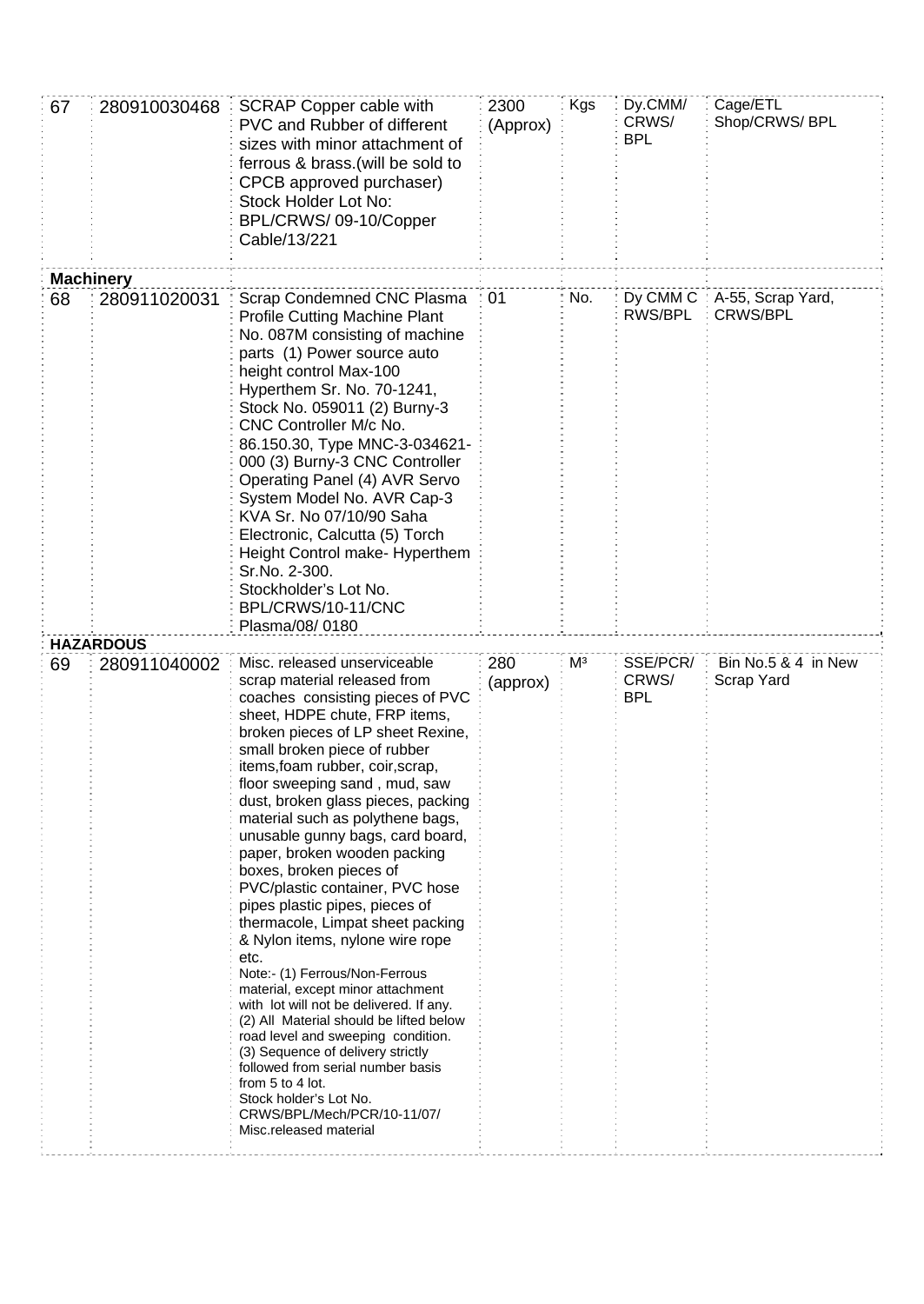| ਂ 70 | 281911070104 | Used Oil removed from Loco in<br>Barrels. Water emulsified about<br>$0.4\%$ to 5.1% in 400 Barrels with<br>small and big bungs (Drained oil<br>loaded)<br>Stock Holder Lot No:-<br>SSE/L/DSL/ET/OIL/02/2011-2012 | : 83=600<br>: (Approx.) | ∶ MTs | SSE/Loco/<br>: DSL/ET | : Near BDT Crain office<br>Diesel Loco Shed<br>∶ in :<br>: ET. |              |
|------|--------------|------------------------------------------------------------------------------------------------------------------------------------------------------------------------------------------------------------------|-------------------------|-------|-----------------------|----------------------------------------------------------------|--------------|
| - 71 | 281911070105 | Used Oil in Barrels removed by<br>Waste oil recovery plant Water<br>emulsified about 3% to 7% in 315<br>Barrels with small and big bungs<br>Stock Holder Lot No:-<br>SSE/D/ET/OIL/2011-2012/01                   | ∶65=835<br>(Approx.)    | ∶ MTs | : SSE/Loco/<br>: ET   | : Near ET<br>Loco Shed ET.                                     | plant Diesel |

## **N O T E**

- (1) Scrap Battery / Waste Oil lots can be bid only by Firm's registered (valid) with **CPCB** as Recyclers/Re-processors and having environmentally sound management facilities. The person actually bidding on the firm's behalf will have to produce namely authorization letter on Firm's letterhead.
- (2) No firearms will be allowed inside the auction hall.
- (3) After getting the Delivery Order in division lots, the scrap purchaser will contact the **DMM/EA to DRM/BPL** in the Division, along with a written request for delivery of the sold lot of scraps (other than scrap depot lots).
- **(4) Interest rate in case of delayed payment will be charged @ 7% above the Base Rate of State Bank of India prevailing on the date of auction (Railway Board letter No.2010/RS/S/709/36 Dt. 24/12/2010).**
- (5) The auction sale is subject to the General Conditions of Auction Sale, the Special Condition of Auction sale, which was circulated, vide COS JBP's letter No. WCR/SHQ/1401/Sales/01 Dated 07/06/2004 and any other condition, which will be announced/ circulated at the time of auction sale or with catalogue. The auction catalogue and general conditions of sale are also available on West Central Railway's official website: [www.wcr.indianrailways.gov.in.](http://www.wcr.indianrailways.gov.in/) The purchasers are bound to accept the general condition available on West Central Railway's official website.
- (6) The EMD stands forfeited if balance sale value not deposited by purchasers within the 50 days from the date of auction
- (7) Only one bidder will represent a participating firm in the auction.
- (8) The balance payment may be read as under .(i) In two installment for lot where balance sale Value exceeds Rs. 3.0 lacs but is less than Rs. 10.0 lacs (ii) In three installments for lots where balance sale Value is Rs. 10.0 lacs and above
- (A) Special Notice for Future auction :

It is intimated that E-auction is expected to be implemented shortly. Therefore all purchasers are hereby advised to get the digital signature as earliest for secured participation in E-auction. It may be noted that purchasers not having digital signature may not be able to participate in E-auction for scrap sale.

The Purchaser may obtained the digital signature from the following Govt. approved agencies.

| S.No | Name of Certified Agencies | Website No.        | ⊤elephone No.   |
|------|----------------------------|--------------------|-----------------|
|      | Safescrvpt                 | www.safescrypt.com | 91-044-22540770 |
|      | <b>NIC</b>                 | www.nic.in         | 91-011-24361133 |